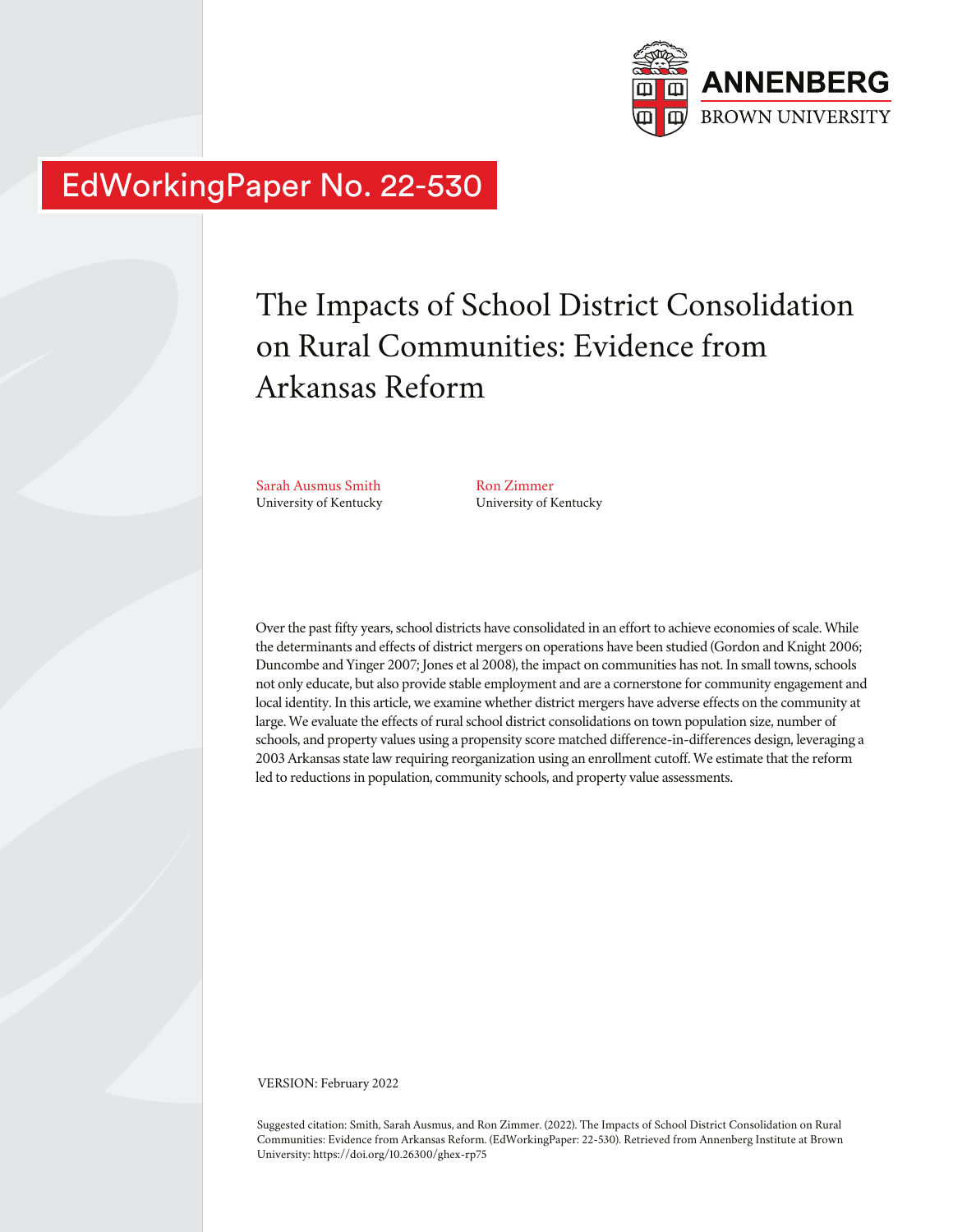# **The Impacts of School District Consolidation on Rural Communities: Evidence from Arkansas Reform**

Sarah Ausmus Smith University of Kentucky

Ron Zimmer University of Kentucky

Keywords: government consolidation, school districts, difference-in-differences,

professionalization, decentralization

Acknowledgements: Some data provided by Zillow through the Zillow Transaction and Assessment Dataset (ZTRAX). More information on accessing the data can be found at [http://www.zillow.com/ztrax.](http://www.zillow.com/ztrax) The results and opinions are those of the author(s) and do not reflect the position of Zillow Group.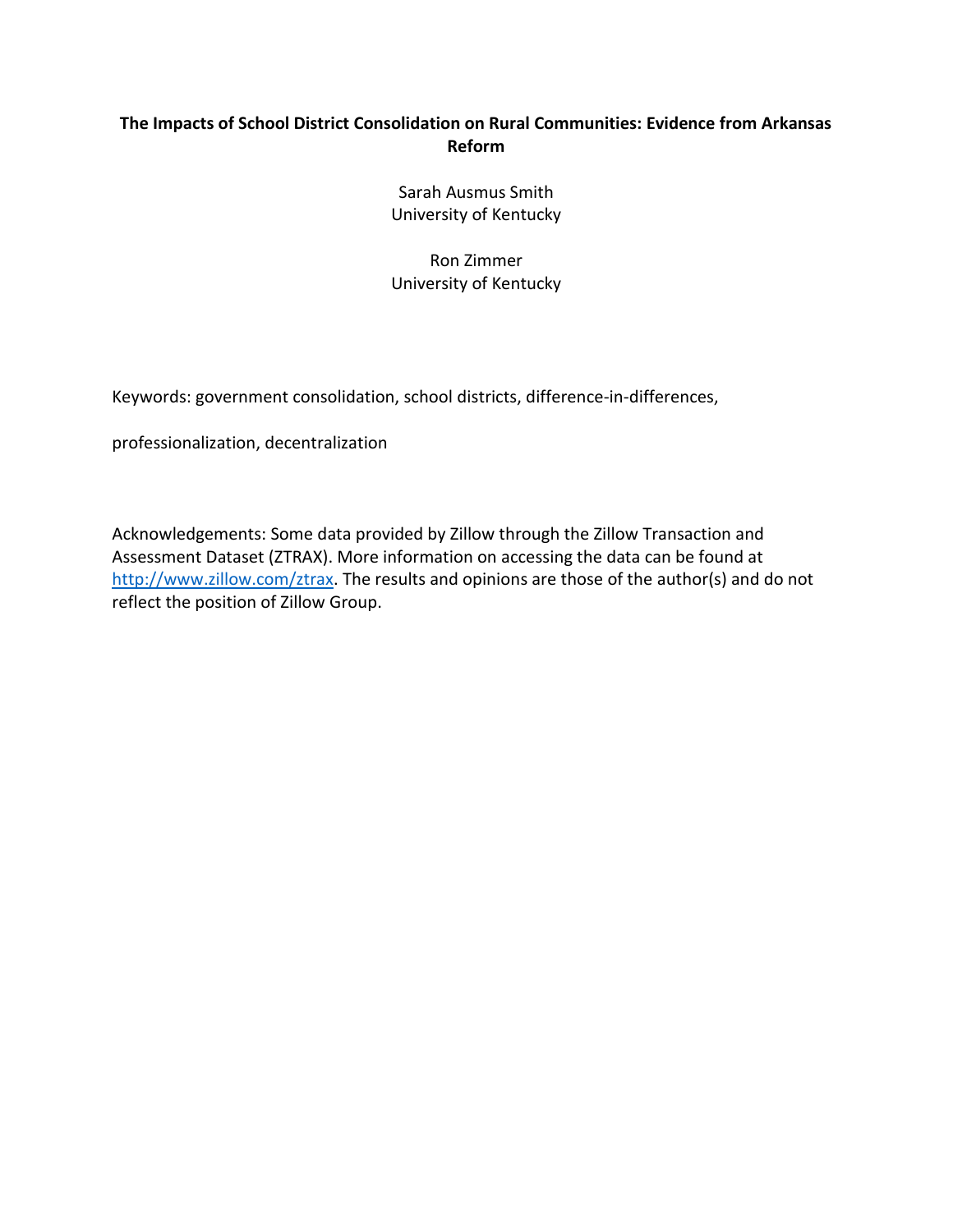**Abstract**: Over the past fifty years, school districts have consolidated in an effort to achieve economies of scale. While the determinants and effects of district mergers on operations have been studied (Gordon and Knight 2006; Duncombe and Yinger 2007; Jones et al 2008), the impact on communities has not. In small towns, schools not only educate, but also provide stable employment and are a cornerstone for community engagement and local identity. In this article, we examine whether district mergers have adverse effects on the community at large. We evaluate the effects of rural school district consolidations on town population size, number of schools, and property values using a propensity score matched difference-in-differences design, leveraging a 2003 Arkansas state law requiring reorganization using an enrollment cutoff. We estimate that the reform led to reductions in population, community schools, and property value assessments.

#### **Introduction**

Governance in the United States is increasingly decentralized as a result of New Public Management reforms to increase competition and local responsiveness. However, public school districts are an exception— in the past fifty years, the number of public school districts has declined drastically in the United States, from over 40,000 to under 14,000 (de Brey et al. 2019). Faced with demographic pressures, many state governments have used incentives and sanctions to induce rural school districts in particular to consolidate, effectively centralizing administration, in an effort to increase economic efficiency and performance (Gordon and Knight 2006, Gordon and Knight 2008). Yet, very little research focuses on the unique problems faced by rural policymakers with regards to public education and its reform, even as a quarter of America's schoolchildren are attending schools in towns or rural places today (de Brey et al. 2019). In this paper, we estimate the impact of school district consolidation on rural communities using a novel policy change in Arkansas. Rural schools are not only educating students; they are a source of economic activity, local identity, culture, and civic engagement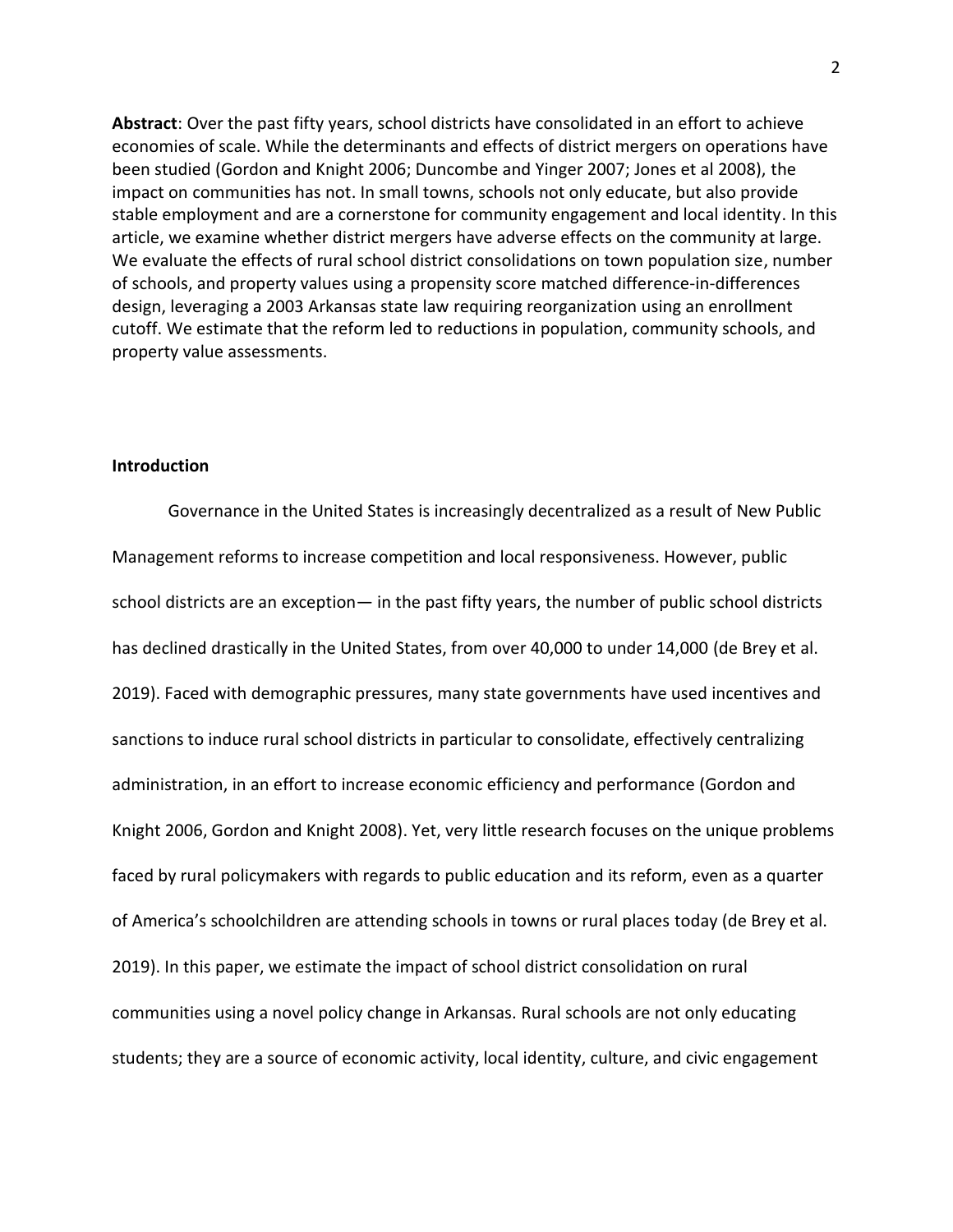(Schafft 2016). We argue that when districts are forced to consolidate, it signals the removal of residential amenities leading to loss of population and housing values.

Using a propensity score matched difference-in-differences research design which capitalized on a state policy to induce consolidation, we find that district reorganization led to a population reduction equivalent to 13 to 15 percent pre-reform levels. Furthermore, communities of color were disproportionately impacted—for every ten percentage point increase in racial minority population share, there is an associated 38-person reduction in population. The inducement to consolidate also led to a 0.19 to 0.25 reduction in community schools and \$1,300 reduction in assessed property values. Taken together, these results indicate that residents of rural communities value local governance of public education, and when faced with the potential loss of local responsiveness, "vote with their feet."

#### **The Ongoing Decentralization Debate**

Scholarly and political debate regarding local government fragmentation, and possible reforms aimed at reducing it, often revolve around the "optimal" number of local governments. Proponents of fragmentation often invoke the Tiebout hypothesis—interjurisdictional competition between many local governments for residents promotes economic efficiency and provides for a plurality of preferences in local goods and services (Howell‐Moroney 2008). More jurisdictions in a decentralized system means more choice. Advocates for consolidation point out that self-sorting can have negative consequences, such as creating and perpetuating racial segregation and income inequality; consolidation could increase economies of scale in public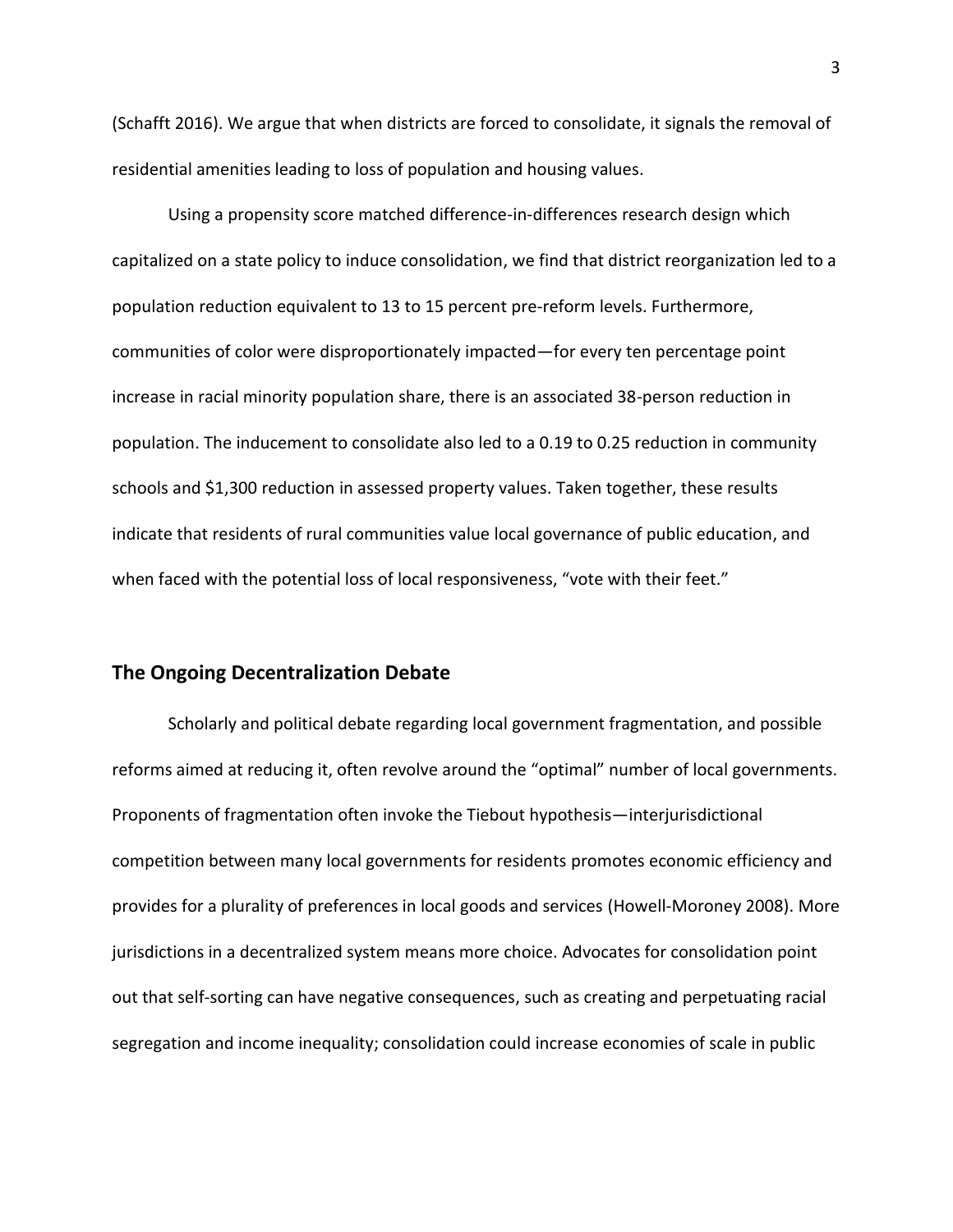administration, decrease racial segregation, and enhance economic development (Leland and Thurmaier 2005, Jimenez and Hendrick 2010).

The debate surrounding school district consolidation echoes these broader themes. State financial incentives, economies of scale, distance, and the degree of match between districts regarding educational spending preferences are all important factors to rural districts contemplating consolidation (Gordon and Knight 2006). Consolidation could reduce the burden of fixed administrative costs and allow for more specialized classes and facilities, but conversely, there are also concerns larger districts could be less responsive to their local communities (Leach et al. 2010).

However, district reorganization has also been viewed as a policy tool to professionalize and "urbanize" rural schools, with the goal of reducing the out-migration of high-achieving young adults from their rural farm communities (Cubberley 1922, Theobald 2021). Moreover, these century-old anxieties were racialized—"If the schools offered students an urban education, they could stay home instead of moving to cities where the racial stock of the country threatened to be diluted" (Theobald 2021). The public administration literature contextualizes this by placing it squarely in the ongoing debate regarding the interplay between politics and administration (Demir and Nyhan 2008). In local government, 20<sup>th</sup> century institutional reforms such as the introduction of city manager roles, at-large representation, and nonpartisan elections were intended to improve the rationality and efficiency of government—moving away from politics based on "community cleavages—class, ethnic, racial, or religious" (Morgan and Pelissero 1980). Scholars have reasoned that the reforms aimed at enhancing expertise and professionalism in administration may come at the expense of political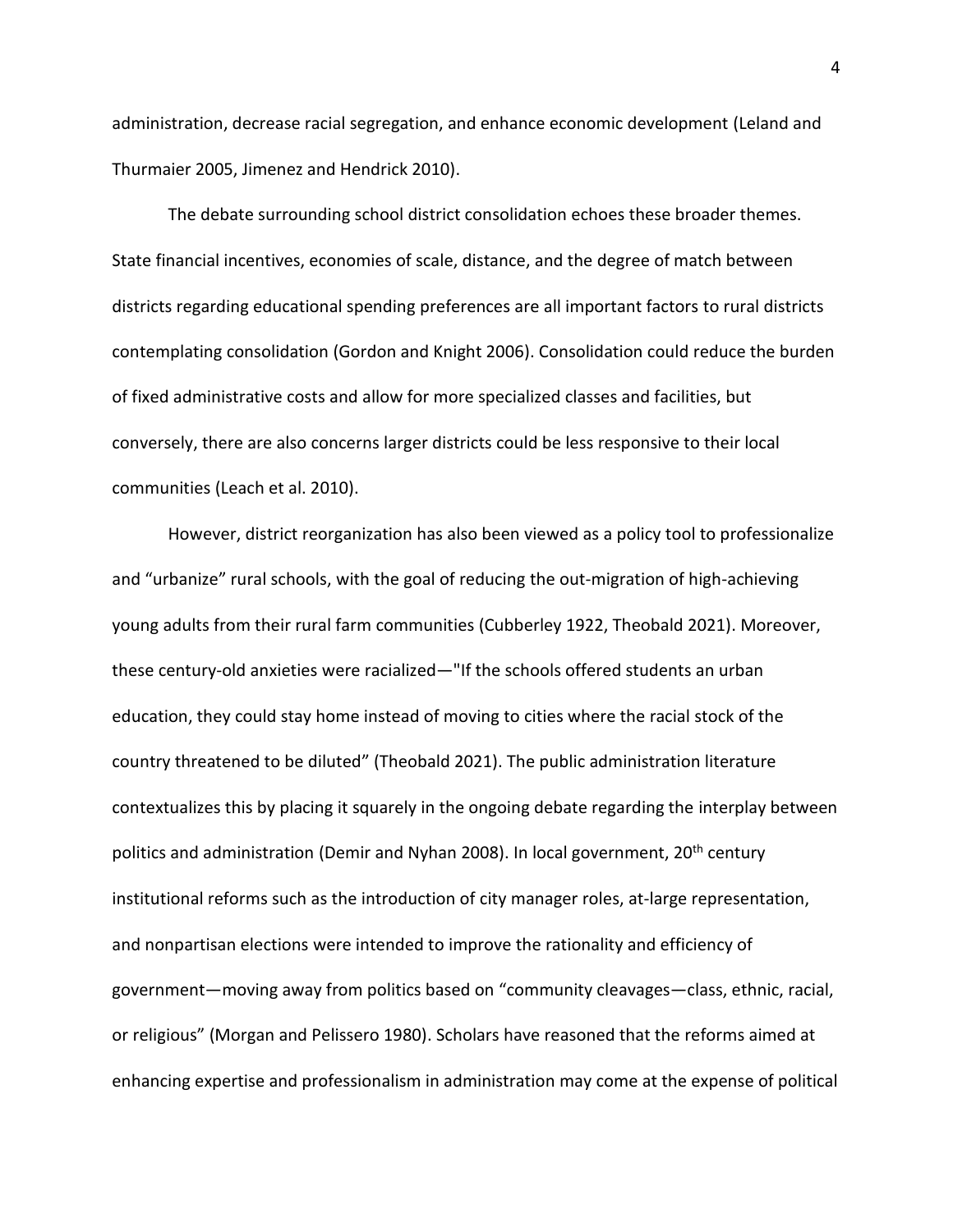responsiveness, particularly for minority groups within a community. For example, such administrative reforms are associated with lower levels of political participation via elections (Hajnal and Lewis 2003), providing support for the notion that reforms aimed at de-politicizing and professionalizing government may also undermine democratic processes. School districts, like municipalities, are local governments leveraging institutional reforms to increase their expertise, the theory of action being increased administrative capability would lead to service quality rivaling that of urban centers.

While the phenomenon is rampant, there have been relatively few studies of school district consolidations in the education policy and public administration literature; the existing scholarship has focused on student and district financial outcomes. For example, Leach, Payne et al. (2010) found consolidation led to modest improvements in test scores, but that the effects differed by student socioeconomic status and may have been driven by simultaneous funding changes. A recent working paper leverages the same Arkansas state policy cutoff that we use here to examine student achievement using a regression discontinuity design, concluding there is little evidence of impacts on ELA and math test scores (McGee et al. 2021). Duncome and Yinger (2007) found that for a given level of performance in New York state, rural school district consolidation led to lower operating costs by achieving economies of scale. In their estimations using 12 consolidations, they predict savings on the order of more than 20 percent for the consolidation of two 300-student districts, with declining savings as districts get larger. Rural district consolidations in Iowa were not associated with decreases in quality measures— pupil-teacher ratio, mean school size, dropout rate (Gordon and Knight 2008).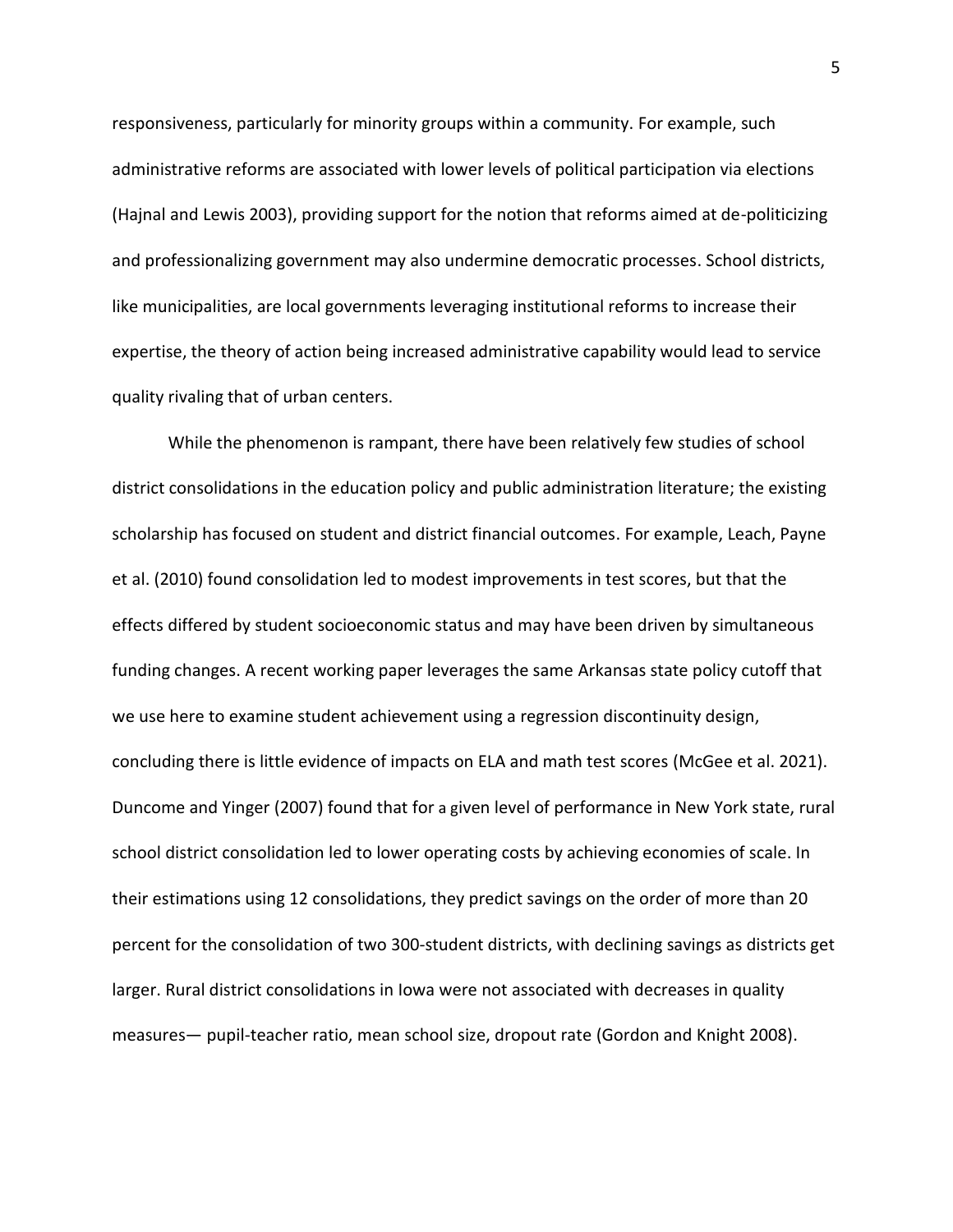In examining alternative outcomes, scholars found that district and school size do impact student outcomes. In Texas, Jones, Toma, and Zimmer (2008) found that larger districts are associated with lower average daily attendance, as individual schools have less direct financial incentive to improve student attendance than in a smaller district. Increasing school size leads to reductions in student achievement as there is less competitive pressure with fewer schools to compete for students, more bureaucracy, and potentially less parental engagement as larger schools can be intimidating for parents (Eberts et al. 1990, Borland and Howsen 1992, Brasington 1999, Hoxby 2000, Driscoll et al. 2003, Foreman-Peck and Foreman-Peck 2006, Kuziemko 2006). When school districts consolidate, school closures are often expected by constituents, as district leadership may choose to close schools for both academic or financial reasons (De la Torre and Gwynne 2009). Closures can have short term negative impact on scholastic achievement (Engberg et al. 2012, Brummet 2014, Beuchert et al. 2018), but the effects of school closures also extend beyond the immediate class cohort—post-closure cohorts can benefit high performing students (Bifulco and Schwegman 2020).

The limited scholarship that does consider the effects of school district reorganizations on local communities has often relied on qualitative or cross-sectional quantitative methods. Sell and Leistritz (1997) use a mixed-methods approach including descriptive statistics, interviews, and a survey of parents in eight consolidated North Dakotan districts to assess population loss, civic participation, quality of life, and economic activity. The survey respondents report a decline in civic organization participation and quality of life after consolidation for communities "losing" their school, relative to respondents in "host" communities. Brasington (2004) studies the relationship between 1991 home sales in Ohio with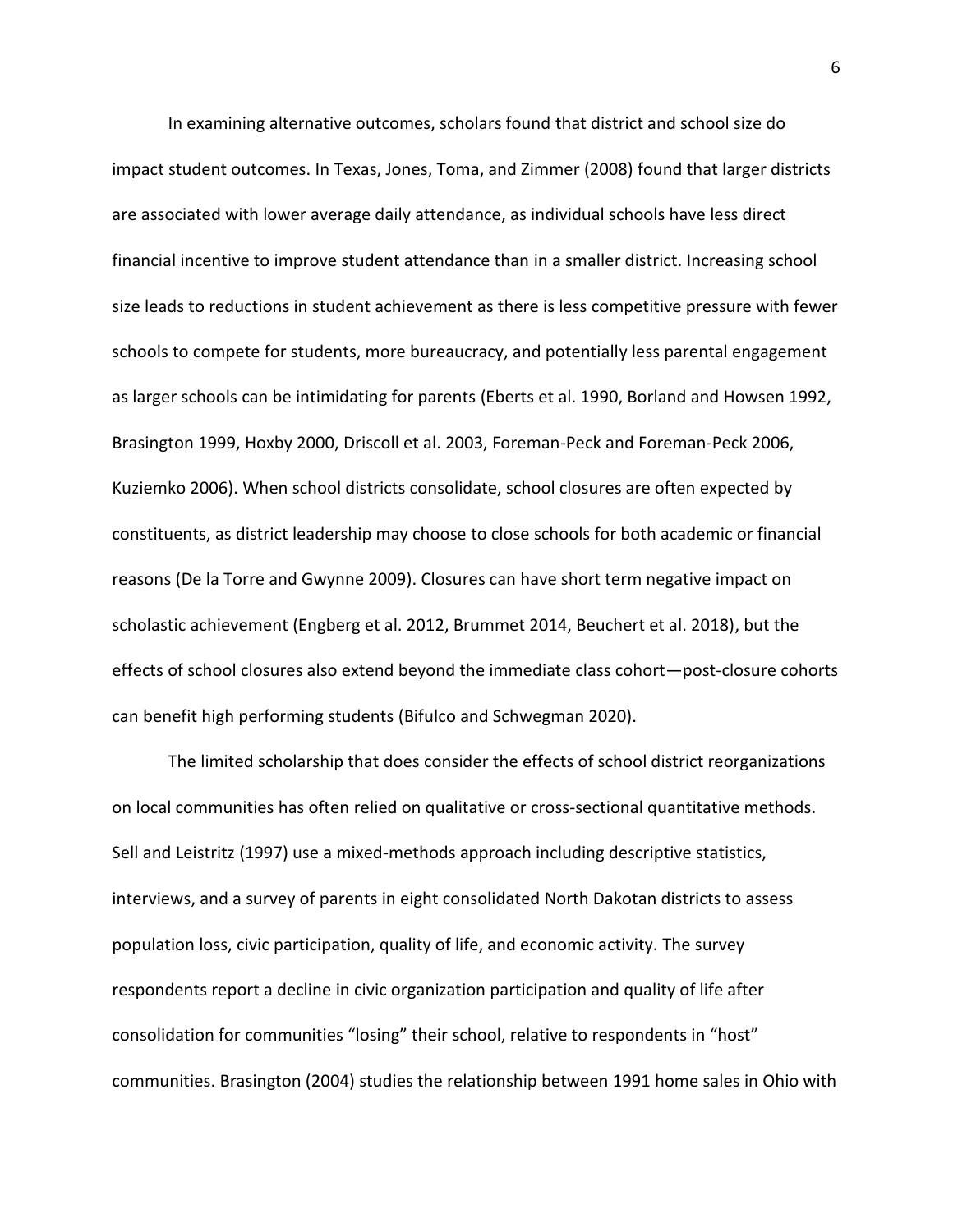district consolidation; they find that consolidation is associated with a decrease in housing value. However, neither of these papers address the endogeneity of reorganization integrating two or more districts is often the result of declining populations. They also rely on cross-sectional or self-reported assessments at a single point in time. In sum, this literature provides insights into the theoretical debate surrounding school consolidation as well evidence on the effects of costs and performance, but it does not fully consider the effects school consolidation has on communities over time accounting for selection bias. In this paper, we address this void in the literature.

#### **Theoretical Framework**

There is a dearth of scholarship measuring the impacts these reforms, directly or indirectly (district size, school size, and school closure), have on their local communities outside of the classroom. We argue that district reorganization changes the calculus for rural populations' residential choices, despite the theory of action held by some reformers in pursuit of increasing desirability through professionalization. Local schools are a highly visible cornerstone of small towns; they are key actors in community development not only as employers and educators, but also as civic, cultural, and economic institutions, around which communities can organize and progress towards shared community development goals (Schafft 2016). Schools provide a conduit for the creation of social capital, which may be important to economic mobility and public administration performance (Coffé and Geys 2005, Andrews 2012, Chetty et al. 2018). Fischel (2009) argues that the spillovers from the "network of social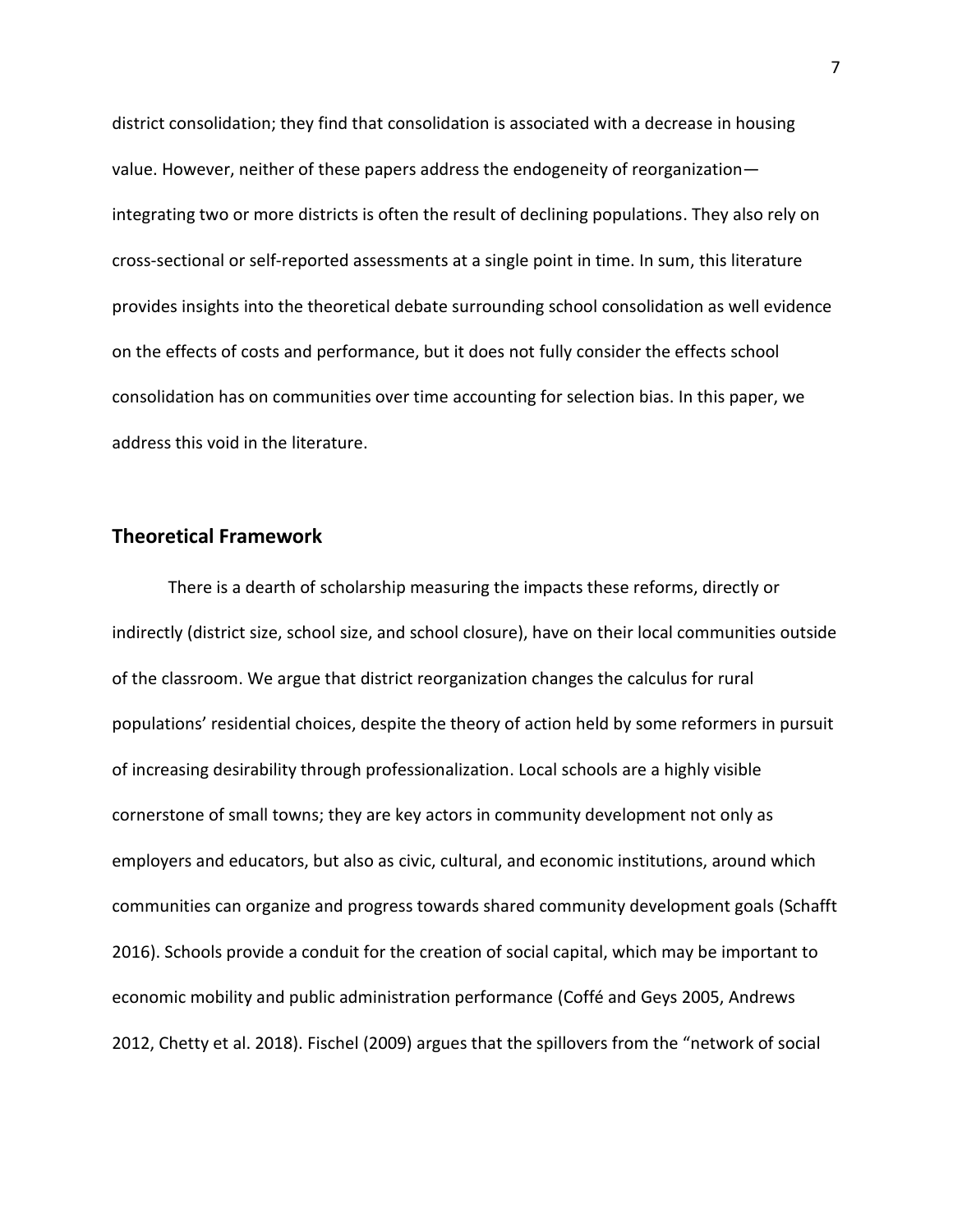capital that is fostered by public schools" benefits adults without school-age children within a community.

Consolidation could signal community disinvestment in a publicly provided service, as it could lead to the local school closing, which is important to local life (Schafft 2016). When districts reorganize to achieve economies of scale, the perceived risk of school closure increases. From an economic perspective, reorganization signals a reduction in the local amenities by both removing an important institution and increasing travel time to get to a new school. The public school system is also a source of stable employment—relocating the district office, for example, could incent employees to move to be closer to work. Often these communities are already experiencing population decline, and the merging of school districts could accelerate the decline by removing or relocating preferred amenities.

Through the public administration lens, centralizing districts through consolidation weakens the link between the community served and its government in an effort to professionalize management; administrators serving a larger base have less incentive to be responsive to minority group interests, for instance. In contrast, centralizing bureaucratic functions could mean a reduction in local oversight (Whitford 2002). Decentralization can allow for greater responsiveness to local preferences for public services according to Oates (1993); it is also associated with perceptions of increased performance, as well (Moynihan and Pandey 2005). We argue that rural communities could value their local districts for these reasons as well as the local amenities they create. Consolidation attenuates these perceived benefits.

Previously literature has established a strong link between school quality and housing values. In their review, Nguyen-Hoang and Yinger (2011) conclude that the willingness to pay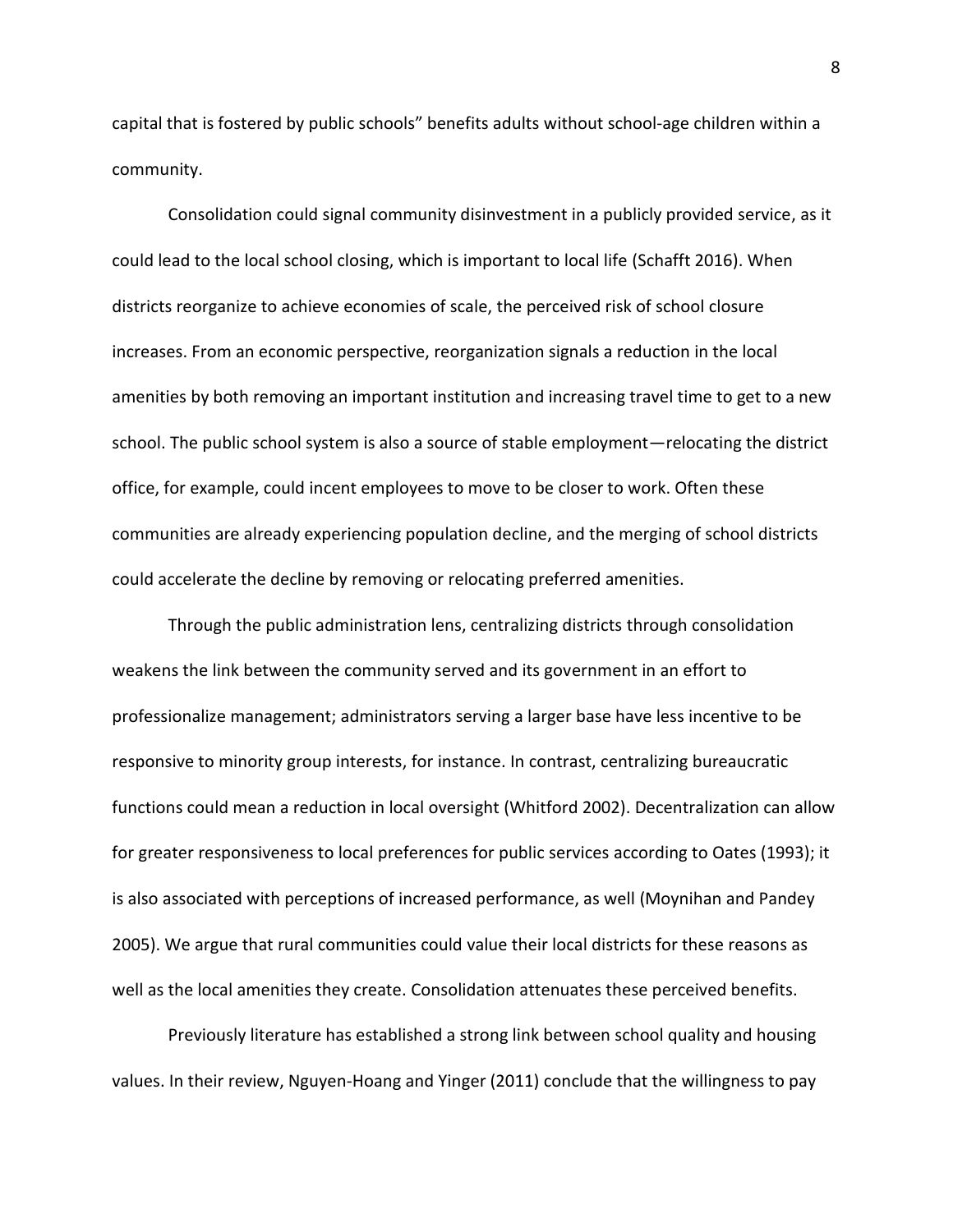for a one standard deviation increase in test scores hovers around four percent. These estimates are consistent in international contexts (Machin 2011). More recent work has attempted to isolate the channels through which school quality is capitalized—using data from England in a regression discontinuity design, Gibbons et al. (2013) estimate that schools' "valueadded" achievement can increase housing prices at a magnitude similar to that of overall indicators of school quality. Conversely, home values in Los Angeles did not respond in a similar manner to a public accountability campaign disseminating information on school and teacher "value-added" data (Imberman and Lovenheim 2016). However, these studies narrowly focus on the effects school quality have on housing values in urban areas and do not consider the effects schools, as the heart of many these rural communities, has on housing values. To our knowledge, this paper is the first to assess the housing market's response to district reorganization reforms in a rural context, acknowledging rurality may shape communal preferences in ways that are distinct from urban areas.

We study the impact of school district reorganizations on rural communities by using a statewide reform in Arkansas mandating small districts reorganize on the basis of an enrollment threshold. This cutoff allows us to reduce bias in our estimates by constructing a more plausible control group. We present results from several models, using the same difference-indifferences framework. First, we estimate impacts of reorganization on town population, finding that consolidation led to a 62 to 70-person reduction in town population overall. We also show some evidence that these effects disproportionately impact communities with a higher proportion of people of color. Because the public discourse often couples consolidation with closure, we assess the relationship between consolidation and school counts, finding as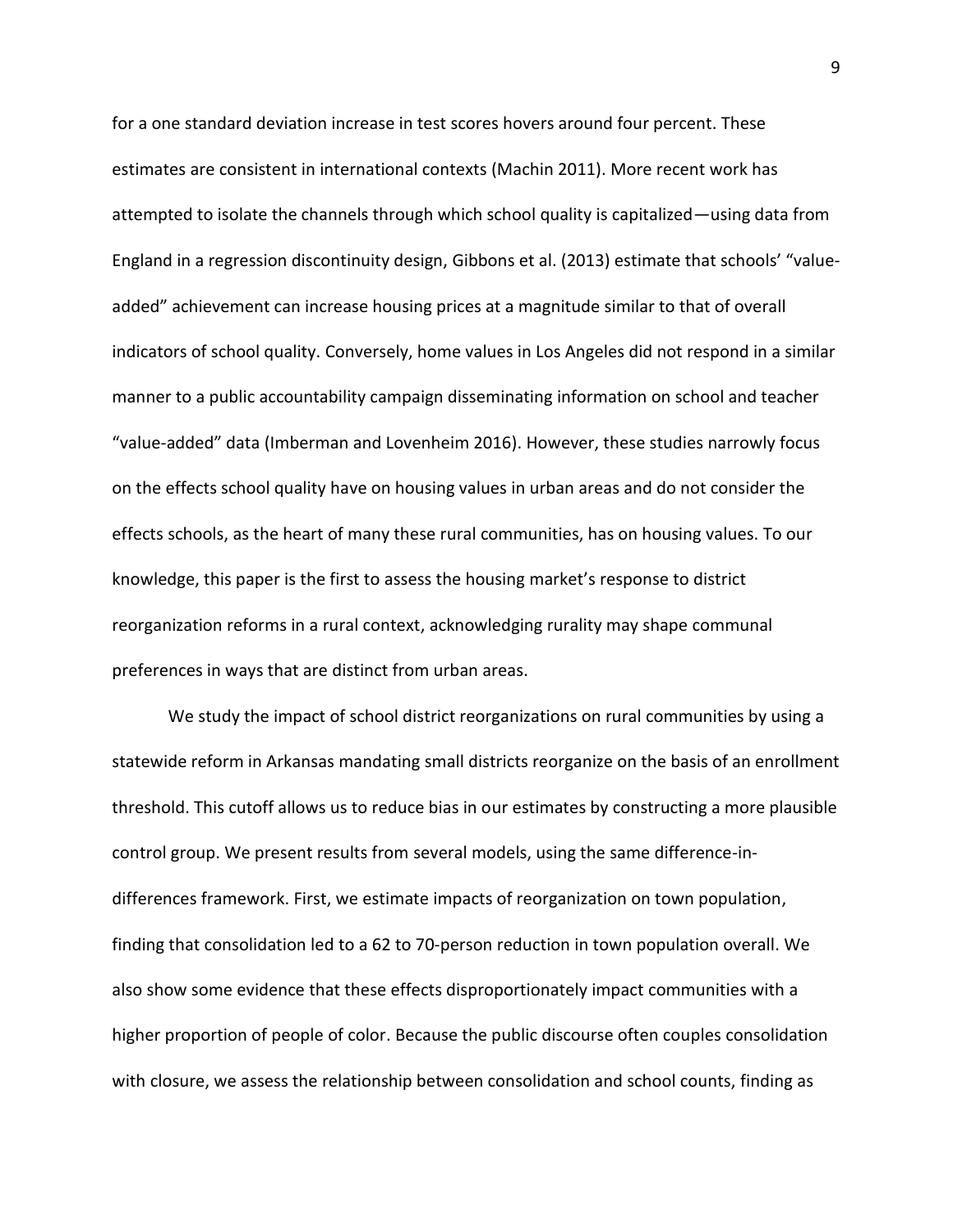expected that towns affected by consolidation had 0.19 to 0.25 fewer schools post-treatment. Third, we use data obtained from Zillow (2021) to estimate the effects of consolidation on assessed property values. Our results indicate district reorganization reduces property values by over a thousand dollars which suggests that the reduced level of local amenities associated with a nearby school has been capitalized into the values of homes. While policymakers may pursue government reforms to increase cost effectiveness, enhance client outcomes, or increase administrative professionalism, our results show that these reforms can have broader implications for communities at large and may work at cross purposes to their intents.

#### **Policy Background: Education Reform in Arkansas**

Studying the effects of school district consolidation on rural communities is challenging due to the inherent endogeneity. Communities with declining populations or economic activity may choose to consolidate for those exact reasons, for example. To address this problem, we leverage a plausibly exogenous policy change in Arkansas to reduce this source of bias. In 2002, the Arkansas state Supreme Court ruled public education funding unconstitutional in a suit brought by a school district arguing the existing system did not guarantee equitable access. The Supreme Court called upon the legislature to address deficiencies (Loyd 2019). In response, the governor called a 2003 special session, during which the legislature passed the Public Education Reorganization Act (Holley 2015). Widespread administrative consolidation was the governor's original intent, but the resulting legislation took a narrower approach (McGee, Mills et al. 2021). Under Act 60, school districts must reorganize only if enrollment falls below an average annual enrollment of 350 students; the affected districts may voluntarily submit a plan for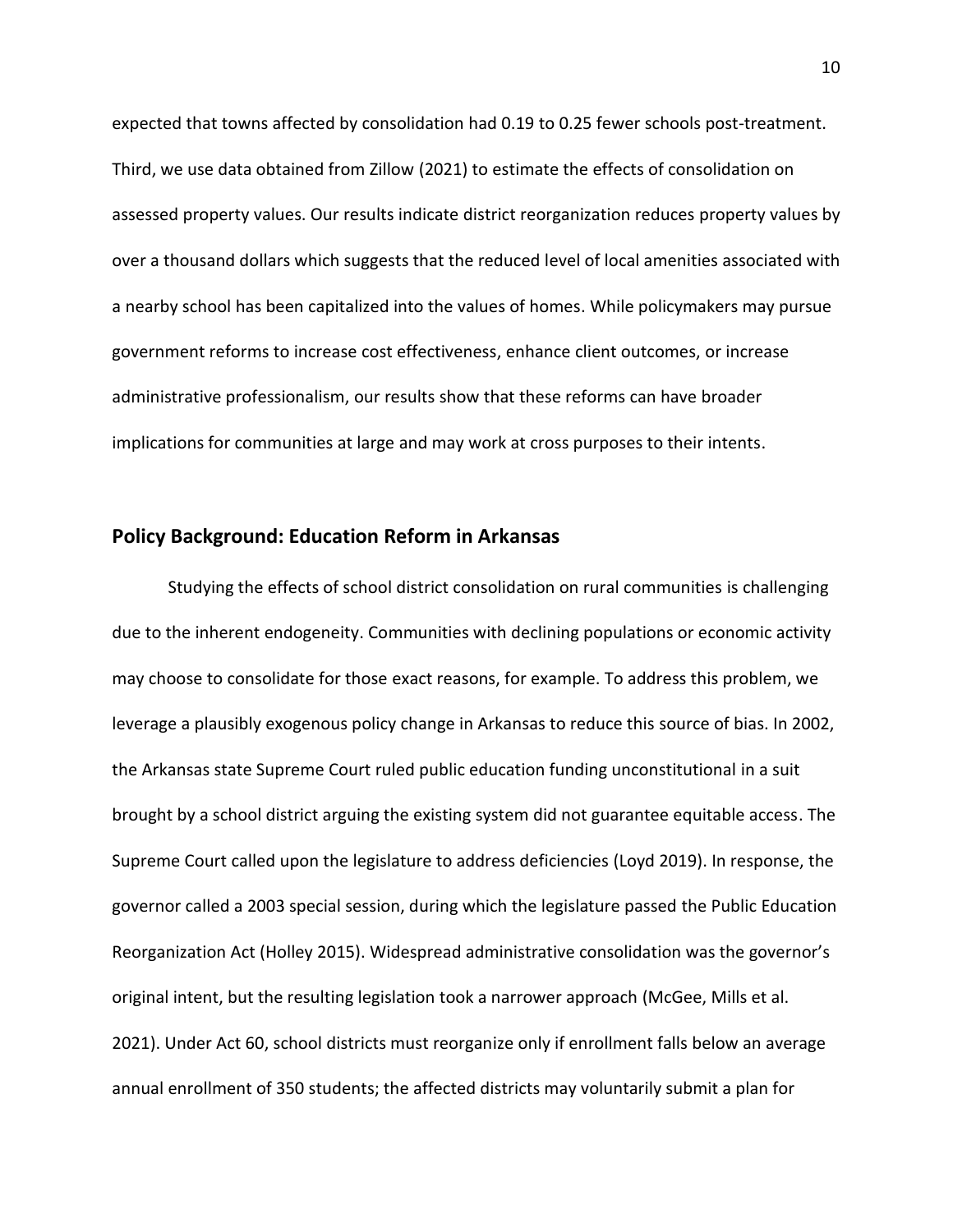reorganization for the state board of education's approval, or the state board may impose one per regulation (2020).

To comply, districts could consolidate or be annexed. In a consolidation, two or more school districts dissolve to re-form a new one, and in an annexation, an existing district (often larger) expands its boundaries to incorporate the smaller dissolving district (Johnson 2006). In practice, a consolidation results in a new school board, but in an annexation the annexing district often maintains control of the school board (Johnson 2006). There was an immediate impact of this policy— almost 90 percent of the resulting reorganizations occurred within two years.

While many states may offer financial incentives to encourage consolidation, the Arkansas reform exogenously imposes an enrollment cutoff that can be used to provide a more plausible counterfactual. In addition, Arkansas provides an excellent test case for our research question because much of the state is rural—there are only three major metropolitan statistical areas with estimated populations above 100,000—Little Rock, Northwest Arkansas (home to the University of Arkansas and several major corporations including Walmart), and Jonesboro. Overall, nearly 85 percent of Arkansas school districts are in rural areas.

#### **Data Collection**

Our analyses focus on the impacts of school district consolidation on their communities, apart from impacts on student achievement or district finances. We have three dependent variables of interest: total population counts, number of community schools, and total assessed property value. For the models focusing on community population and schools, we obtained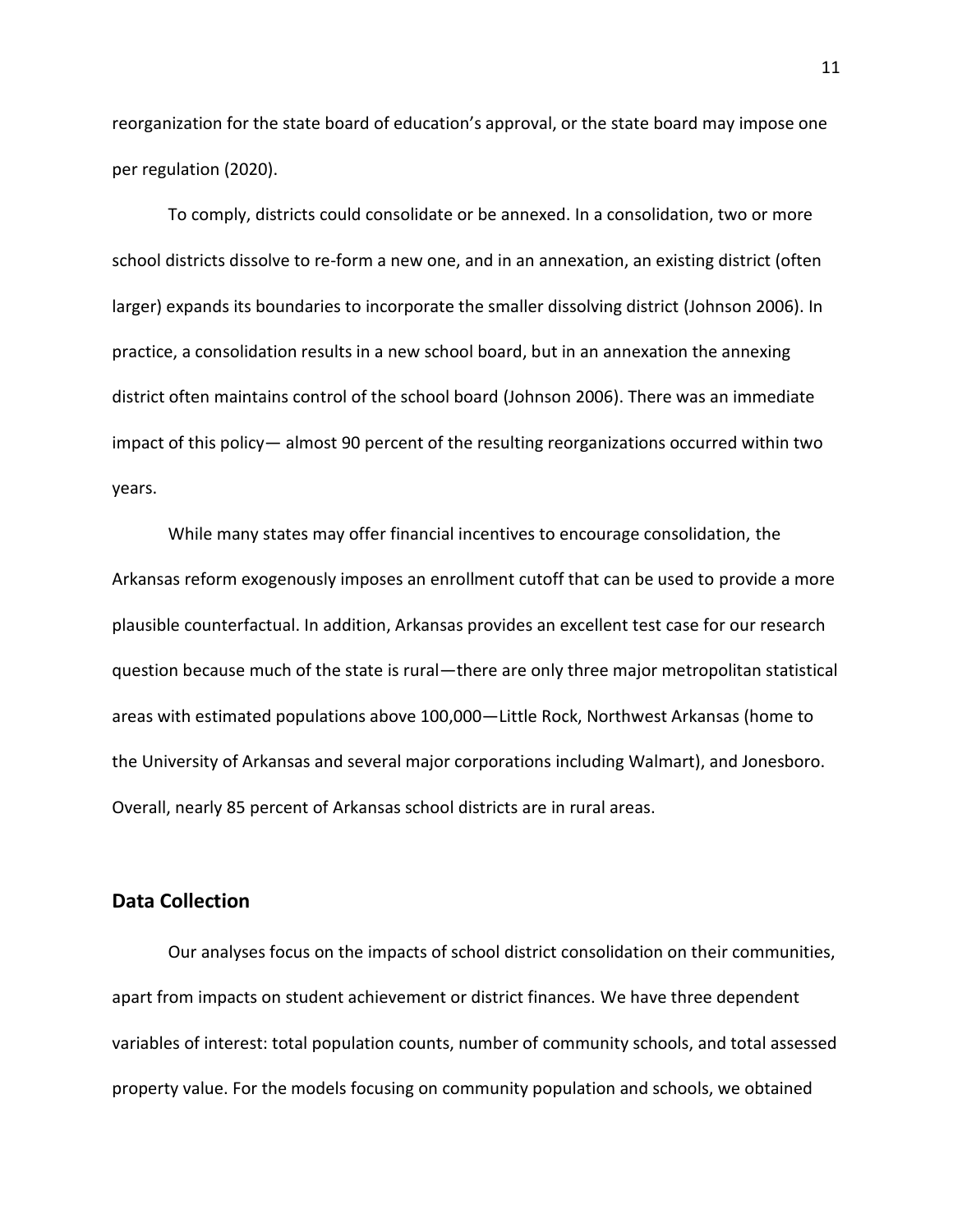town population counts and an array of covariates from the decennial censuses.<sup>1</sup> To measure the potential impact of district reorganization on property value assessments, we obtained historical property assessment data from the Zillow Transaction and Assessment Database (ZTRAX). Our assessment data cover years from 2000 to 2015. We use the property address to identify parcels that fall within the same towns identified for the other analyses.

For all analyses, we started by identifying school districts that were subject to Act 60 per publicly available documents from the Arkansas Department of Education. At this stage, we had a list of 74 treated districts to match to Census-designated places. We limited our list to districts that were treated before 2010. For a control group, we selected districts that had an average enrollment between 350 and 700 students for the years 1999 to 2003 and were not party to an annexation or consolidation in the future.<sup>2</sup> We used this cutoff to identify districts that would decrease biases in our estimation on unobservable factors relating to district size. We used the location addresses for individual schools and district offices from the Common Core Data file from 2000 to identify corresponding towns, and GIS boundary files from the Census to identify other towns that fell completely within the boundaries of our treatment and control districts. We excluded towns that had both a treatment and control school, and/or schools from an outside district; some district boundaries split towns—there were ten towns that fell into this category that were removed from our dataset. After these cleaning processes, we had a pool of 77 treatment and 71 control towns; 20 treatment and 22 control towns did not have a school in

 $<sup>1</sup>$  At the time of this writing, 2020 estimates breaking down age, poverty, and educational attainment were not</sup> available. So, we carried forward data from the 2015-2019 American Community Survey for covariates as needed.  $2$  Which is to say, we excluded districts as control that were incorporating the treatment districts due to this policy change.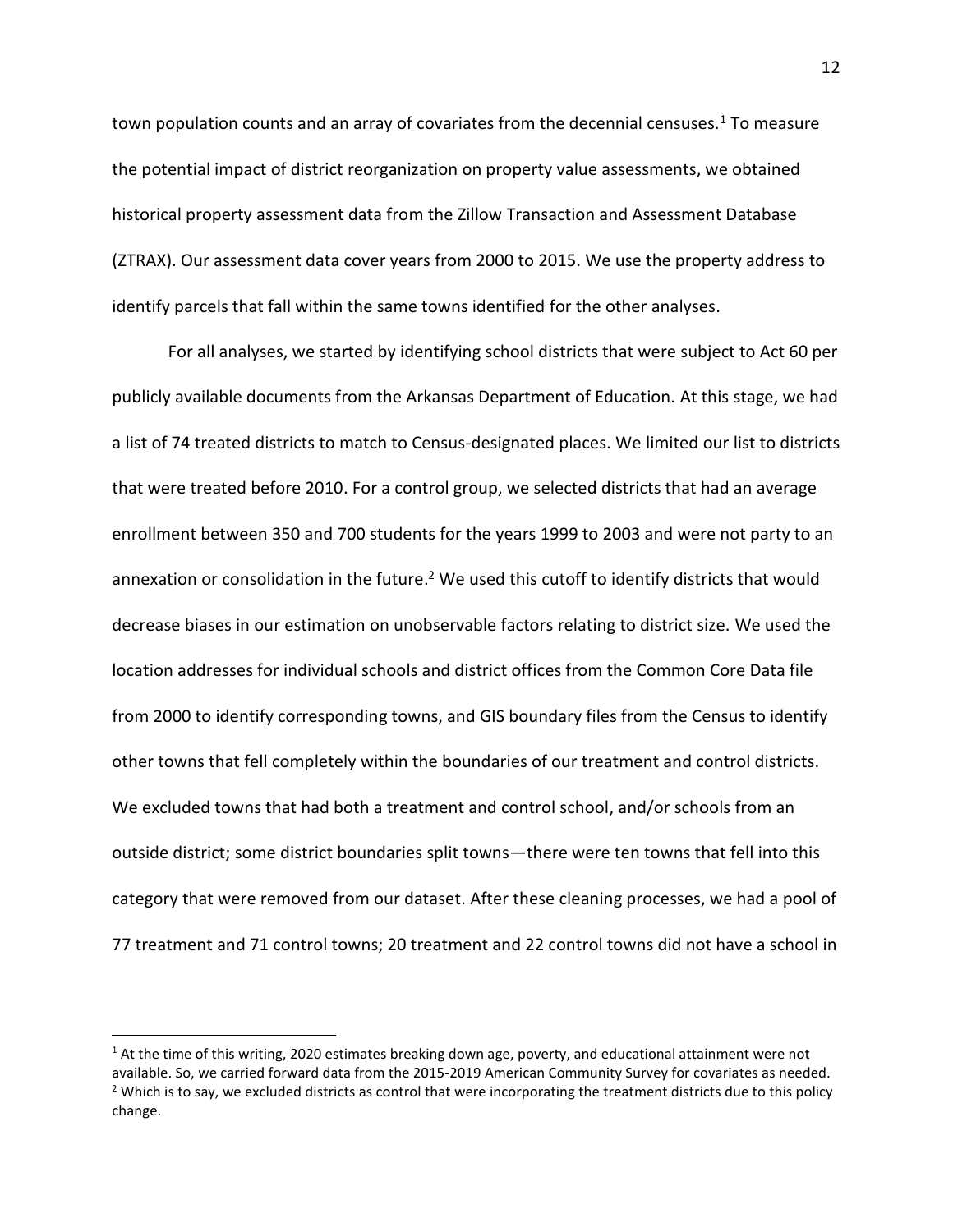the year 2000 but fell within the school district borders. To further increase the comparability of the control group, we also employ a propensity match procedure on pre-trends.



*Figure 1: Map of Municipalities, Treatment School Districts, and Pool of Potential Control Districts*

Figure 1 shows the treatment districts (red), potential control districts (blue), and incorporated places in Arkansas (grey). This map illustrates the distribution of treatment and the pool of potential control districts from which the matching procedure draws—they are both dispersed throughout the state, and their boundaries do not overlap. The biggest urban commercial areas are Little Rock in central Arkansas, and the cluster of towns in northwest Arkansas, which is home to the flagship public university and several corporate headquarters. Most of the areas studied do not fall in the metro area for either.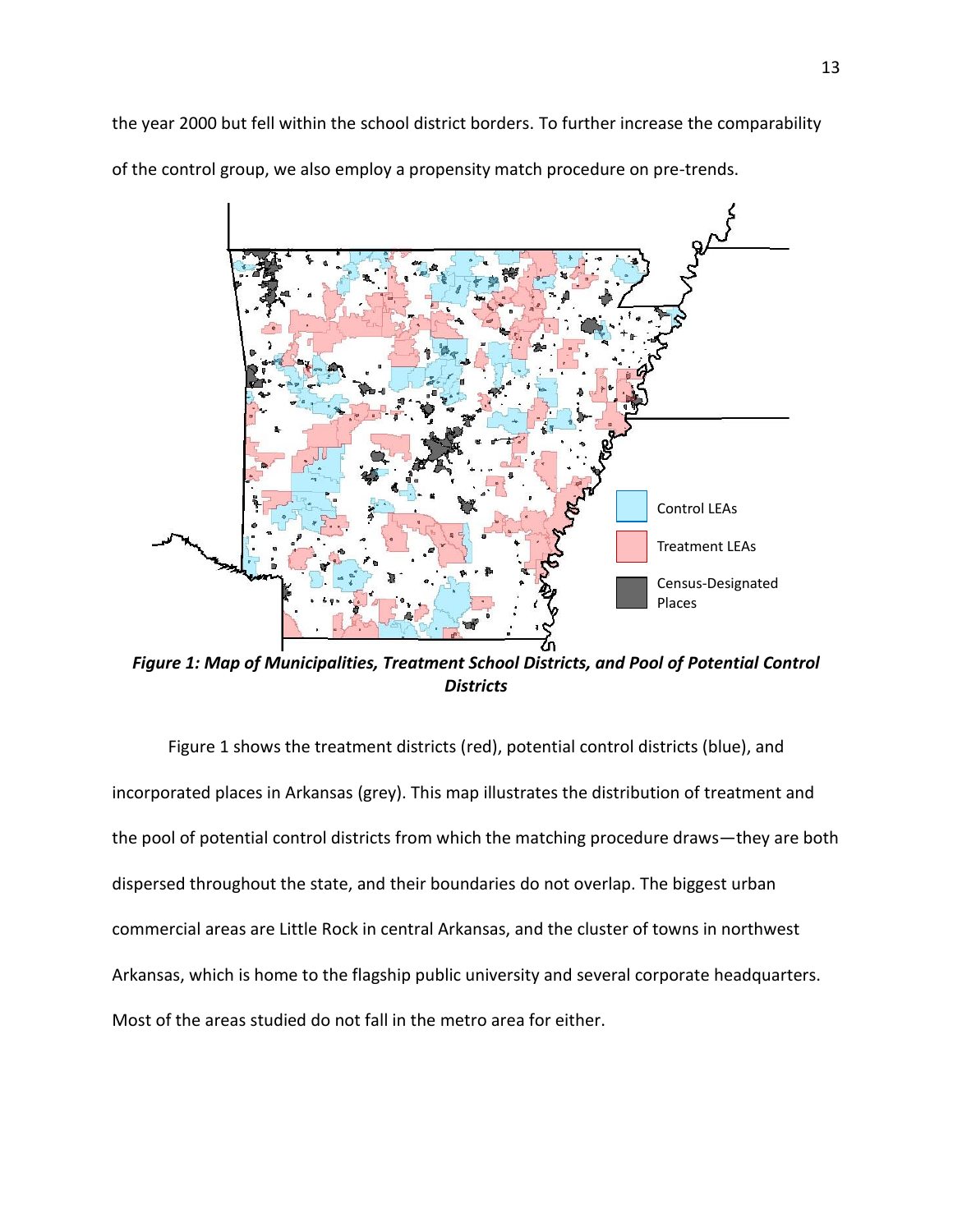To create a strong control group with similar demographics and similar pre-trends for our population an school count analysis, we used propensity score matching to identify the two nearest neighbors (with replacement) in the potential pool of control towns for each treatment community. We matched on pre-treatment town population and nonwhite population percent (years 1990 and 2000) to construct two control groups—the first of the two control groups is reflected in column II in Table 1 and a secondary control group that focuses on creating a strong control group by race is reflected in the third column. In all analyses, we use the frequency weights produced through the nearest neighbor matching procedure.

|                                                                          | (1)               | (11)                | (III)               |
|--------------------------------------------------------------------------|-------------------|---------------------|---------------------|
|                                                                          | Treatment         | Control (NN=2)      | Control (NN=2)      |
|                                                                          |                   | Pop. Matched        | Pop. Matched        |
|                                                                          |                   |                     | Race Matched        |
| <b>Total Population</b>                                                  | 477.29            | 462.58              | 441.75              |
|                                                                          | $(33 - 1,867)$    | $(74 - 2278)$       | $(74 - 1850)$       |
| <b>College Attainment</b>                                                | 8.07%             | 8.23%               | 8.68%               |
|                                                                          | $(0 - 34.62)$     | $(0 - 23.73)$       | $(0 - 23.73)$       |
| Labor Force Participation                                                | 76.39%            | 78.20%              | 79.51%              |
|                                                                          | $(50.94 - 87.90)$ | $(52.25 - 90.97)$   | $(56.76 - 90.97)$   |
| Poverty Rate                                                             | 22.84%            | 18.04%              | 20.41%              |
|                                                                          | $(0.81 - 63.64)$  | $(4.28 - 39.30)$    | $(4.28 - 39.30)$    |
| Under 18 Share                                                           | 26.13%            | 24.73%              | 26.52%              |
|                                                                          | $(9.54 - 33.33)$  | $(11.88 - 38.64)$   | $(11.88 - 38.64)$   |
| Over 65 Share                                                            | 16.99%            | 18.01%              | 16.54%              |
|                                                                          | $(9.54 - 33.33)$  | $(5.68 - 45.70)$    | $(5.68 - 32.67)$    |
| <b>Racial Minority Population</b>                                        | 23.81%            | 8.01%               | 20.21%              |
| Share                                                                    | $(0 - 99.39)$     | $(0 - 58.11)$       | $(0 - 58.11)$       |
| Number of Schools                                                        | 1.42              | 1.29                | 1.37                |
|                                                                          | $(0 - 4)$         | $(0 - 3)$           | $(0 - 2)$           |
|                                                                          | $N = 77$          | $N = 58$ unweighted | $N = 50$ unweighted |
|                                                                          |                   | $N = 77$ weighted   | $N = 77$ weighted   |
| Mean (Min – Max), Source: NHGIS Census Data, Analytical weights annifed. |                   |                     |                     |

|  | Table 1: Treatment & Control Places Weighted Descriptive Statistics, 2000 |  |  |  |  |  |
|--|---------------------------------------------------------------------------|--|--|--|--|--|
|--|---------------------------------------------------------------------------|--|--|--|--|--|

*Mean (Min – Max). Source: NHGIS Census Data. Analytical weights applied.*

In Table 1, we compare demographics for the towns in the final analyses, prior to treatment. The process of identifying comparable untreated towns produced a control group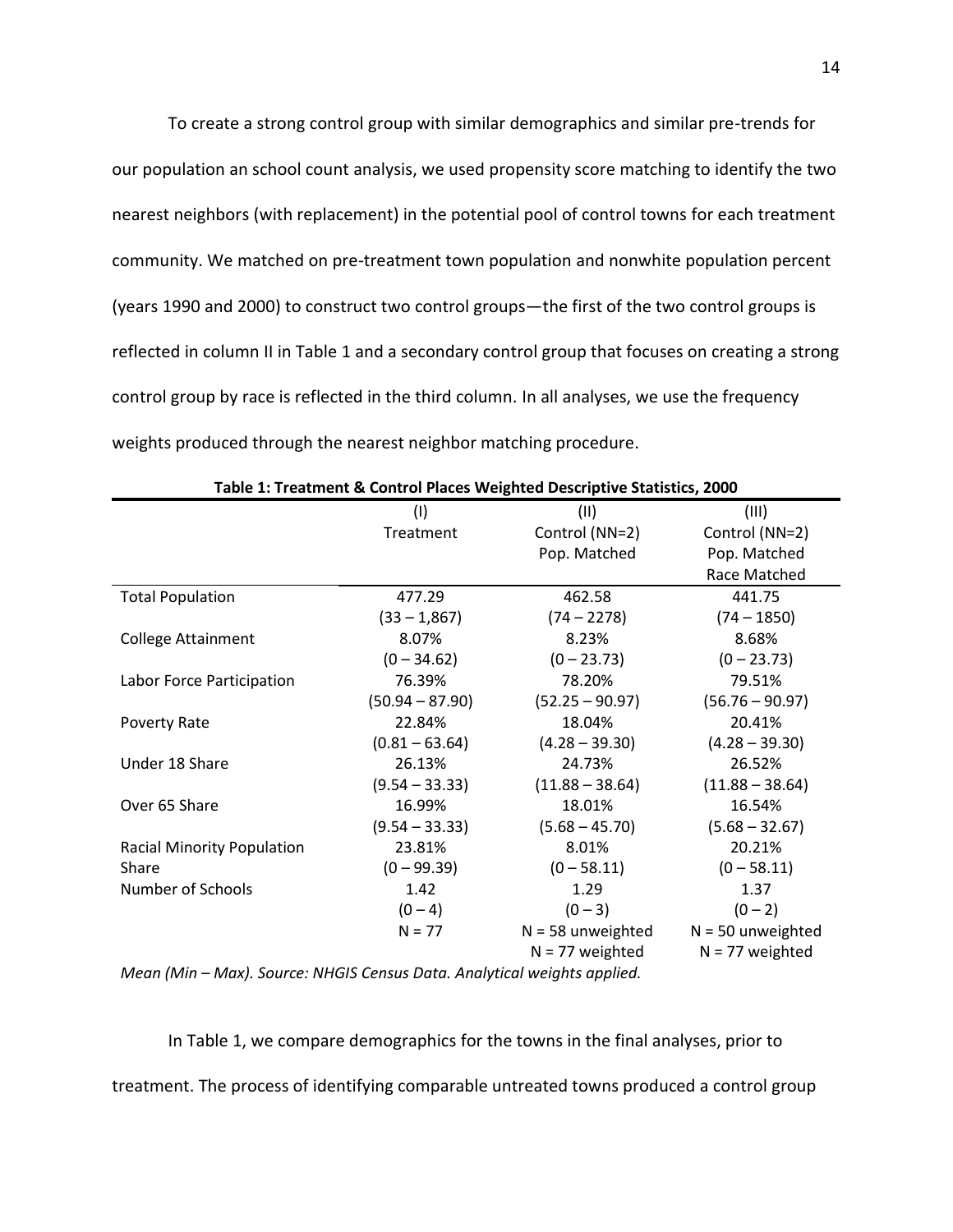that looks very similar to the treated towns in the pre-period with respect to total population, education levels, labor force participation, poverty, age, and schools (columns I and II). The biggest observable difference in these data is the racial composition. The treated towns have roughly three times more people of color than the control towns. Because of this difference, we deployed a propensity match to create an additional control group; the descriptive statistics for this alternate control group are in column III. Adding this additional match variable had the intended effect of increasing pre-treatment comparability with respect to racial composition but reduces the sample a control communities a bit. Therefore, we consider this a secondary control group to serve as a sensitivity analysis.

We used a similar approach to the analysis of property values—we propensity score matched the nearest neighbor on assessed value per square foot and total town population prior to reform. Because there were inconsistent gaps in the parcel panels, we matched on the first observed value prior to 2004. We matched on the population count for the year 2000, the assessed value per square foot, and the assessment year. Because we started with half a million observations, we opted to use only the single nearest neighbor with replacement. Using the pre-trend years as a baseline limits our analysis to those parcels that show up in both. While the strategy will significantly decrease our sample size, we believe this process increases the quality of our estimates.

| Table 2: Treatment & Control Property Value Assessments, Pre-Treatment |                        |                        |  |
|------------------------------------------------------------------------|------------------------|------------------------|--|
|                                                                        | Treatment              | Control (NN=1)         |  |
| <b>Total Assessed Value</b>                                            | \$9,212.07             | \$11,949.52            |  |
|                                                                        | $(100 - 192,950)$      | $(60 - 89,940)$        |  |
| Lot Size (Sq Ft)                                                       | 744,072.20             | 522,040.90             |  |
|                                                                        | $(2,178 - 27,900,000)$ | $(2,178 - 35,000,000)$ |  |
| Residential - Multi Unit                                               | 0.04%                  | 0.33%                  |  |
|                                                                        | $(0 - 1)$              | $(0 - 1)$              |  |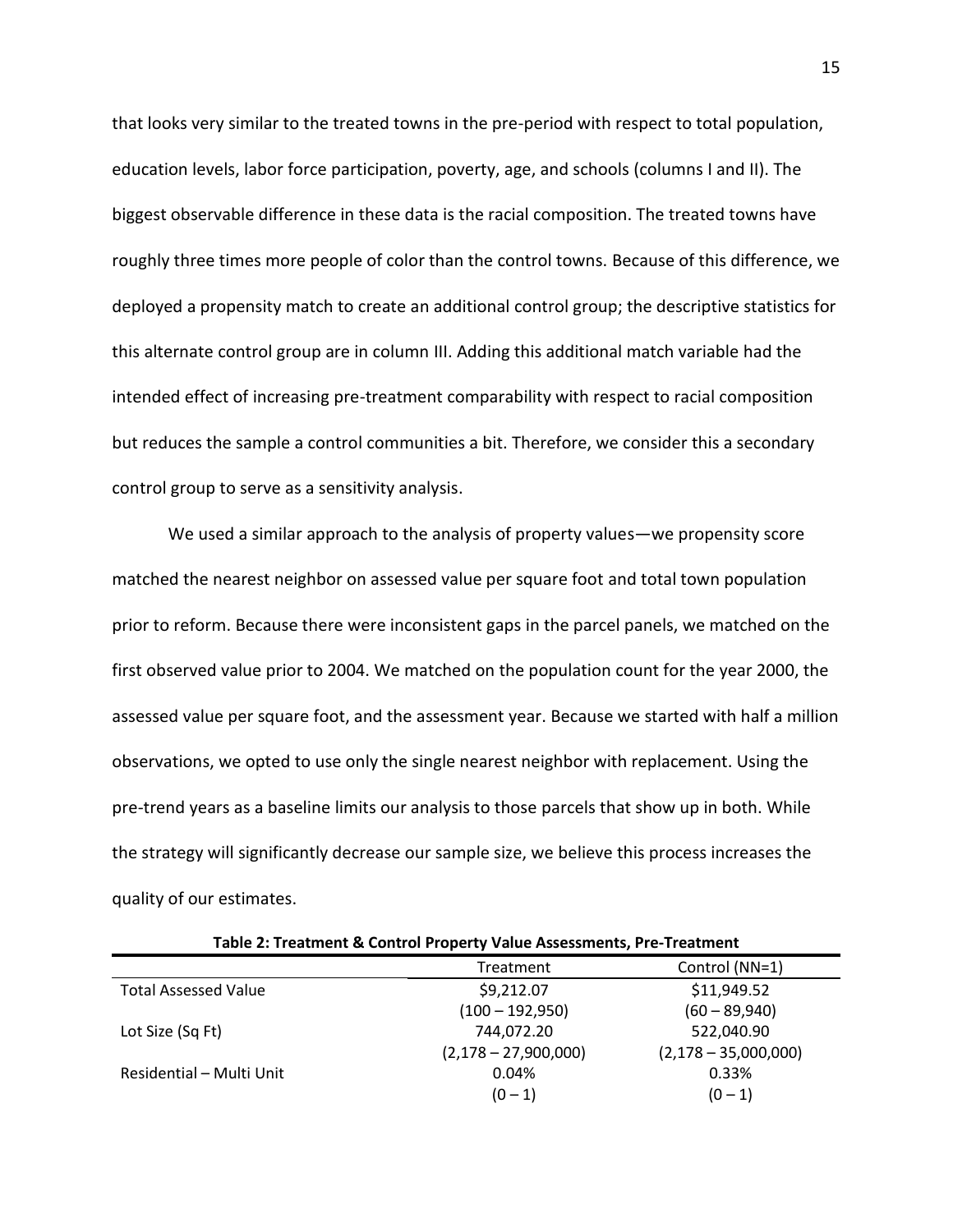| Residential - Apartments     | 0.01%       | 0.00%                  |
|------------------------------|-------------|------------------------|
|                              | $(0 - 1)$   | $(0 - 1)$              |
| Residential - Single Family  | 90.70%      | 89.83%                 |
|                              | $(0 - 1)$   | $(0 - 1)$              |
| Residential – Mobile Home(s) | 7.61%       | 9.85%                  |
|                              | $(0 - 1)$   | $(0 - 1)$              |
|                              | $N = 6.731$ | $N = 4,812$ unweighted |
|                              |             | $N = 6,754$ weighted   |

*Mean (Min – Max). Source: Zillow (2021). Authors' analysis.*

The properties in the matched control group on average have higher assessed values and smaller lot sizes. However, roughly 9 out of 10 parcels across groups are zoned singlefamily residential. The remainder almost exclusively consist of mobile homes. The historical property value data was limited in its detail. We introduce additional controls for local housing stock, which we discuss in greater detail in the next section.

#### **Research Design**

We use population counts, number of schools, and property value assessments as dependent variables in a propensity score matched difference-in-differences (DID) event analysis design. While the enrollment cutoff specified in the legislation forcing treatment would lend itself to a regression discontinuity design, that was not feasible due to the small number of observations near the cutoff; comparing towns at the cut-point would have significantly decreased power. For example, only five of our control districts had average enrollments under 400 students from the pre-adoption years, which covered nine towns. Therefore, we conceptually take advantage of the intuition of a regression discontinuity to construct the control group, as outlined in the data section, and follow the same logic for all analyses. This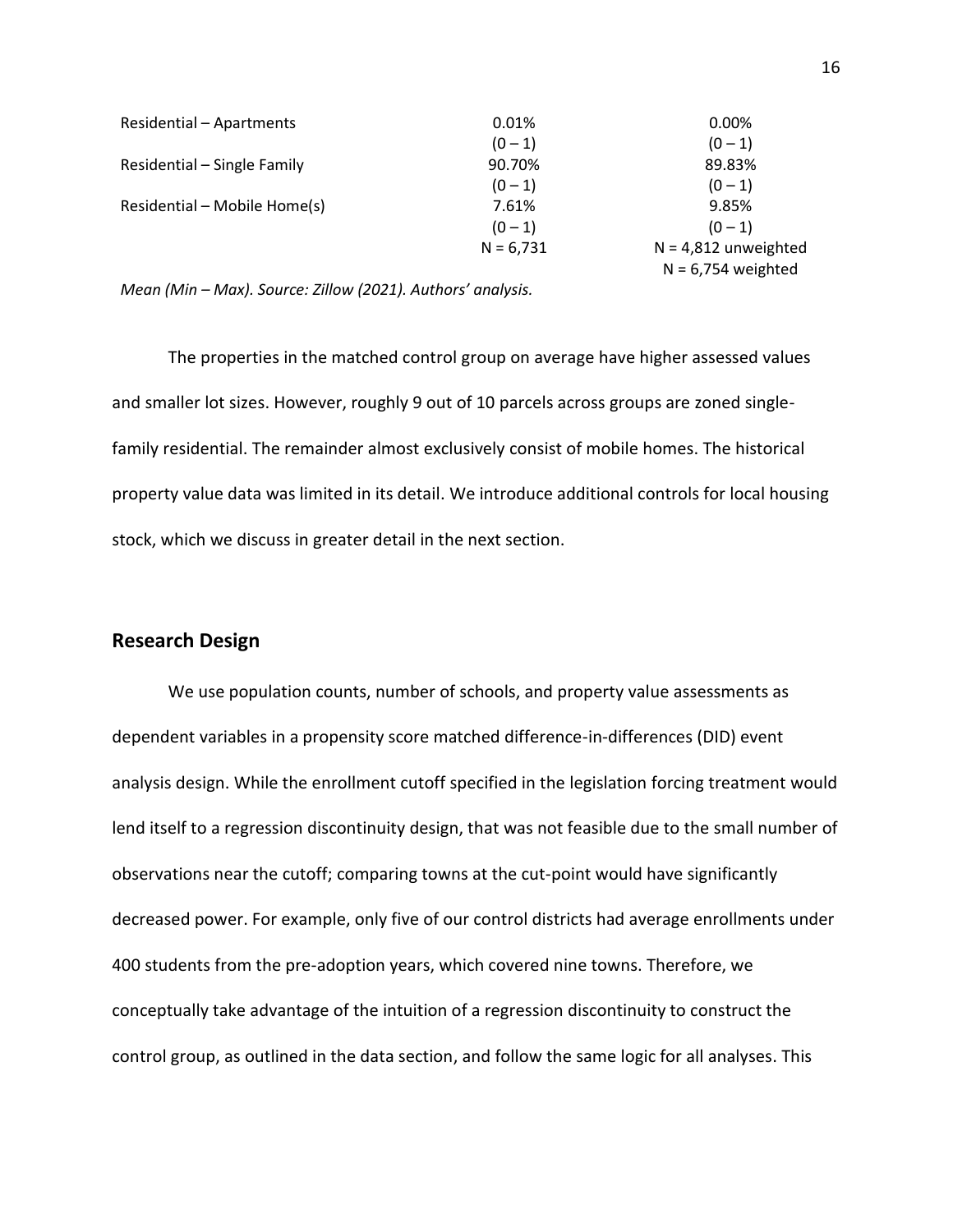policy change is exogenous; while communities have some say in what their reorganization will look like, they still must reorganize with another district per state law.

An identifying assumption of the DID framework is the need for pre-treatment parallel trends. We presented some descriptive statistics comparing treated and control communities in the data section to attest to comparability. In the figure below, we show historic trends in population by treatment status to highlight general trends without controlling for covariates. The control group in this figure are the weighted nearest neighbors. While the levels are slightly different, they follow the same trend over time—a dip in the 1990 census, with an increase in the year 2000.



#### *Figure 2: Pre-Treatment Population Means*

We have two choices in designating treatment timing in our model—using the year of the universal policy lever, the passage of the 2003 special session reform, or allowing for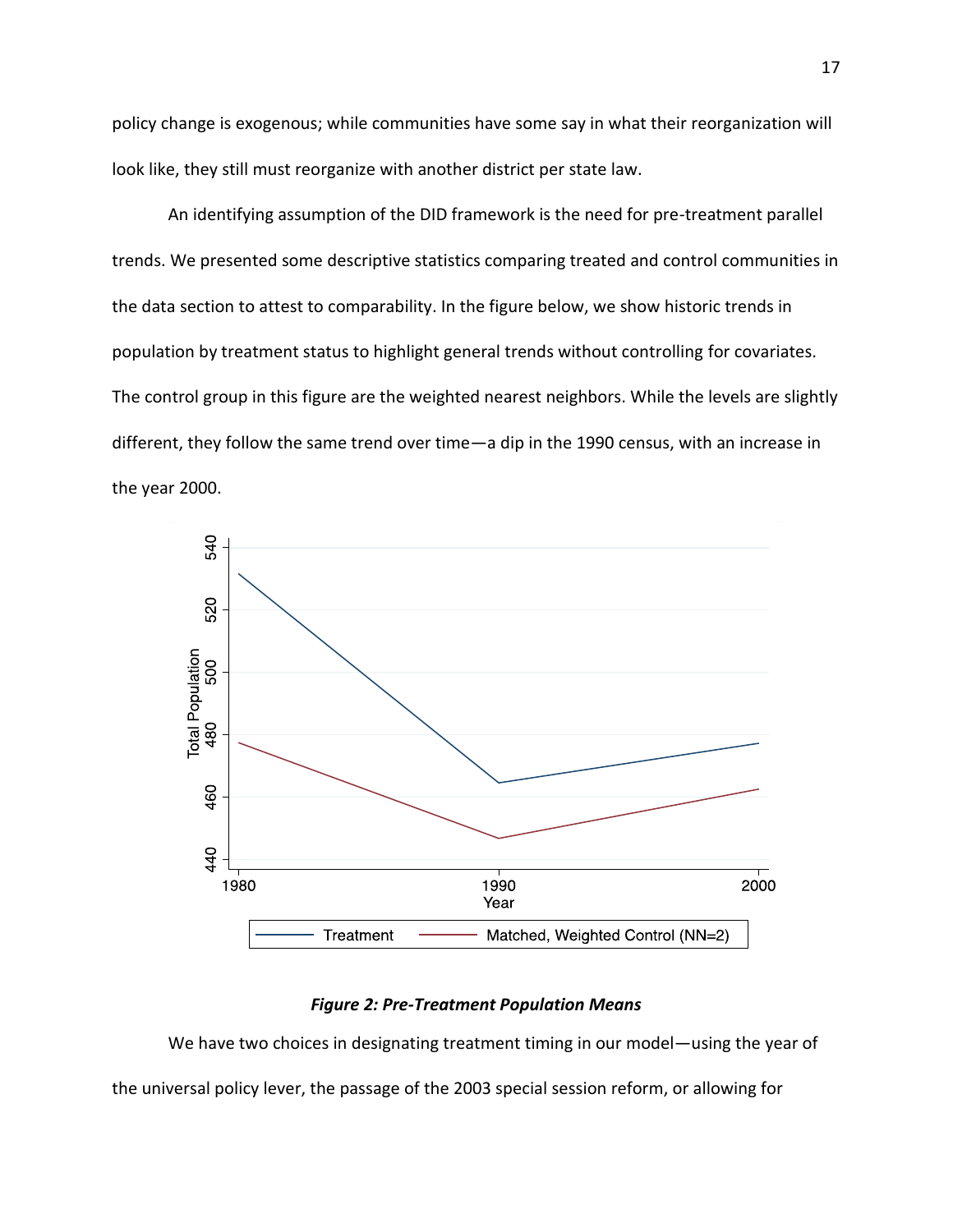staggered treatment timing by using the consolidation date instead. We chose to use a universal treatment lever, which could be considered an intent-to-treat analysis (ITT). We chose this designation for two reasons. First, our conceptual argument rests, in part, on perceived risks. For small rural communities, the passage of this bill was likely highly visible. An increased sense of risk regarding reorganization and losing their schools is an important signal to residents considering leaving. Therefore, the ITT analysis avoids an anticipation effect. Second, the overwhelming majority of our test cases were reorganized shortly after policy adoption— of our treatment towns, 60 were treated (i.e. consolidated or annexed) before the 2005 school year. We applied this same framework to all dependent variables in a panel regression:

- (1a)  $Pop_{pt} = TreatPost_{pt} + Treat_{p} + Post_{t} + Penn_{pt} + Econ_{pt} + Year_{t} + Place_{p} + e$
- (1b)  $Pop_{pt} = TreatPost_{pt} * POC_{pt} + TreatPost_{pt} + Treat_p + Post_t + Demo_{pt} + Econ_{pt}$  $+$   $Year_t + Place_n + e$
- (2)  $SchoolCount_{pt} = TreatPost_{pt} + Treat_p + Post_t + Demo_{pt} + Econ_{pt} + Year_t + Place_p + e$
- (3)  $Value_{lt} = TreatPost_{lt} + Treat_l + Post_t + Feature_{lt} + Communist_{lt} + Community_{lt} + Year_t + Parcel_l + e$

In equations 1a, 1b, and 2, *p* is place and *t* denotes time. Equation 1b interacts treatment ( $Treat_v$ ) with racial minority population share ( $POC_{vt}$ ) to examine the treatment effect by race. For all the models, we include a vector of demographic ( $Demo_{nt}$ ) and economic controls ( $Econ_{nt}$ ), alongside year ( $Year_t$ ) and Census-designated place fixed effects ( $Place_n$ ), to estimate the effect of this reform on population counts ( $Pop_{pt}$ ) and school counts (*SchoolCount<sub>nt</sub>*). For the third equation, the unit of observation is property parcel. Parcel value is a function of similar controls but includes property features ( $Features<sub>lt</sub>$ ) and parcel fixed effects  $(Pareel<sub>l</sub>)$  in lieu of town fixed effects. To compensate for the lack of property-level data on building features, we include variables from the Census on town housing stock, including total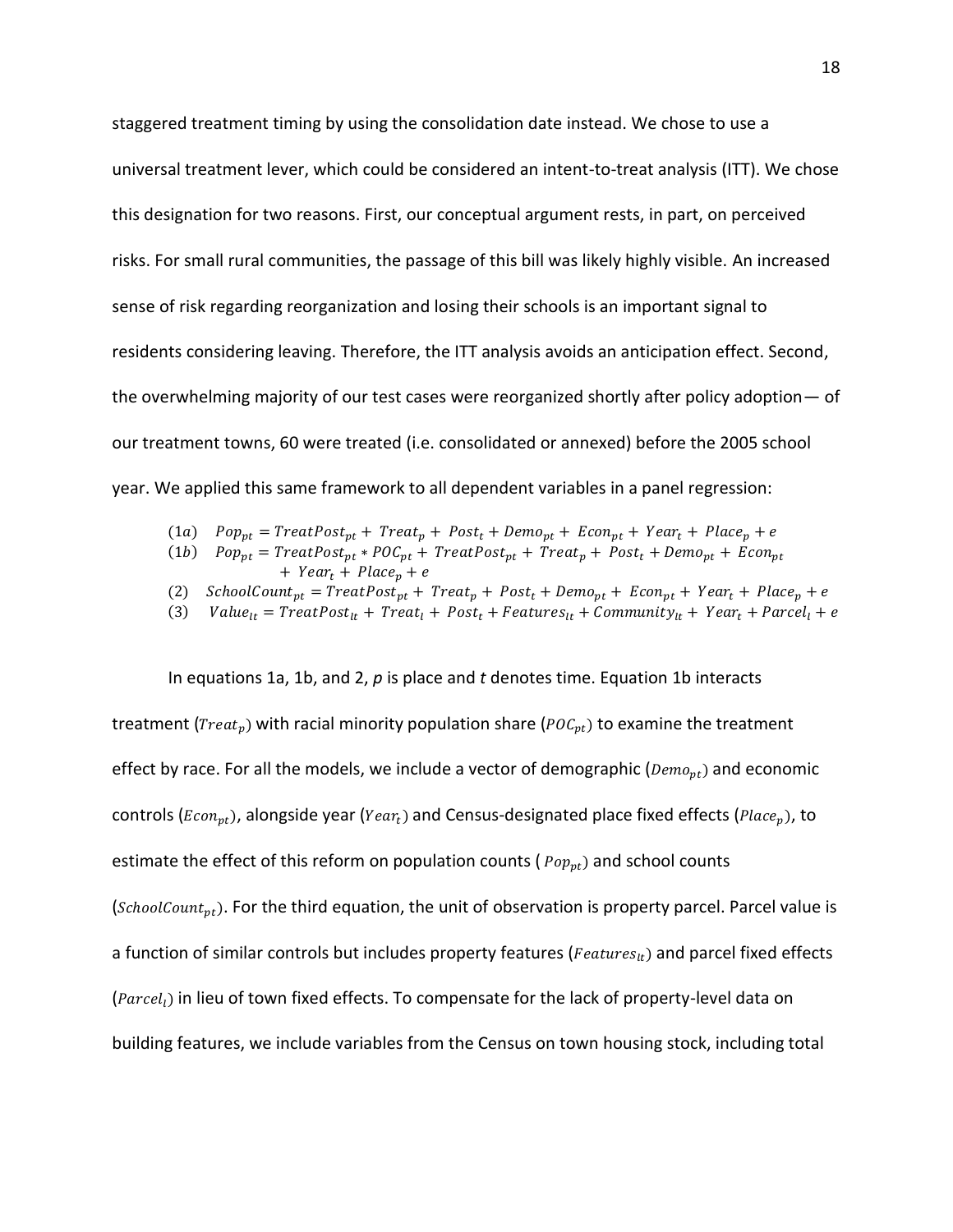number of housing units, median number of rooms, occupation density, and owner-occupied ratios  $(Commanity_{1}$ .

19

# **Results**

We estimated the effects of this government reform on community population first using the weights produced from the matching procedure in panel regressions. We present the results below for two nearest neighbors in Table 3. In the base model (column I), the treated communities had an average population loss of 62 people post-reform. This is equal to roughly 13 percent of the population of the average treatment town in the 2000 Census. In our sensitivity analysis using pre-treatment population counts and racial composition (column II), the magnitude of treatment is slightly larger—nearly 70 people.

|                                | Table 3: The Effects of School District Reorganization on Community Population |              |  |
|--------------------------------|--------------------------------------------------------------------------------|--------------|--|
|                                | (1)                                                                            | (11)         |  |
|                                | Pop. Matched                                                                   | Pop. Matched |  |
|                                |                                                                                | Race Matched |  |
| Treatment*Post                 | $-61.87**$                                                                     | $-69.56*$    |  |
|                                | (21.23)                                                                        | (27.51)      |  |
| <b>Treatment Group</b>         | 0                                                                              | O            |  |
|                                | (.)                                                                            | (.)          |  |
| Post Period                    | $-62.4$                                                                        | $-85.82$     |  |
|                                | (31.63)                                                                        | (44.85)      |  |
|                                | <b>Community Characteristics</b>                                               |              |  |
| Under 18 Percent               | 610.9**                                                                        | $561.4***$   |  |
|                                | (186.5)                                                                        | (171.7)      |  |
| Over 65 Percent                | 35.9                                                                           | $-139.5$     |  |
|                                | (100.9)                                                                        | (130.4)      |  |
| <b>Racial Minority Percent</b> | $-95.41$                                                                       | 112.7        |  |
|                                | (161.8)                                                                        | (195.9)      |  |
| <b>Educational Attainment</b>  | 155                                                                            | 340.2*       |  |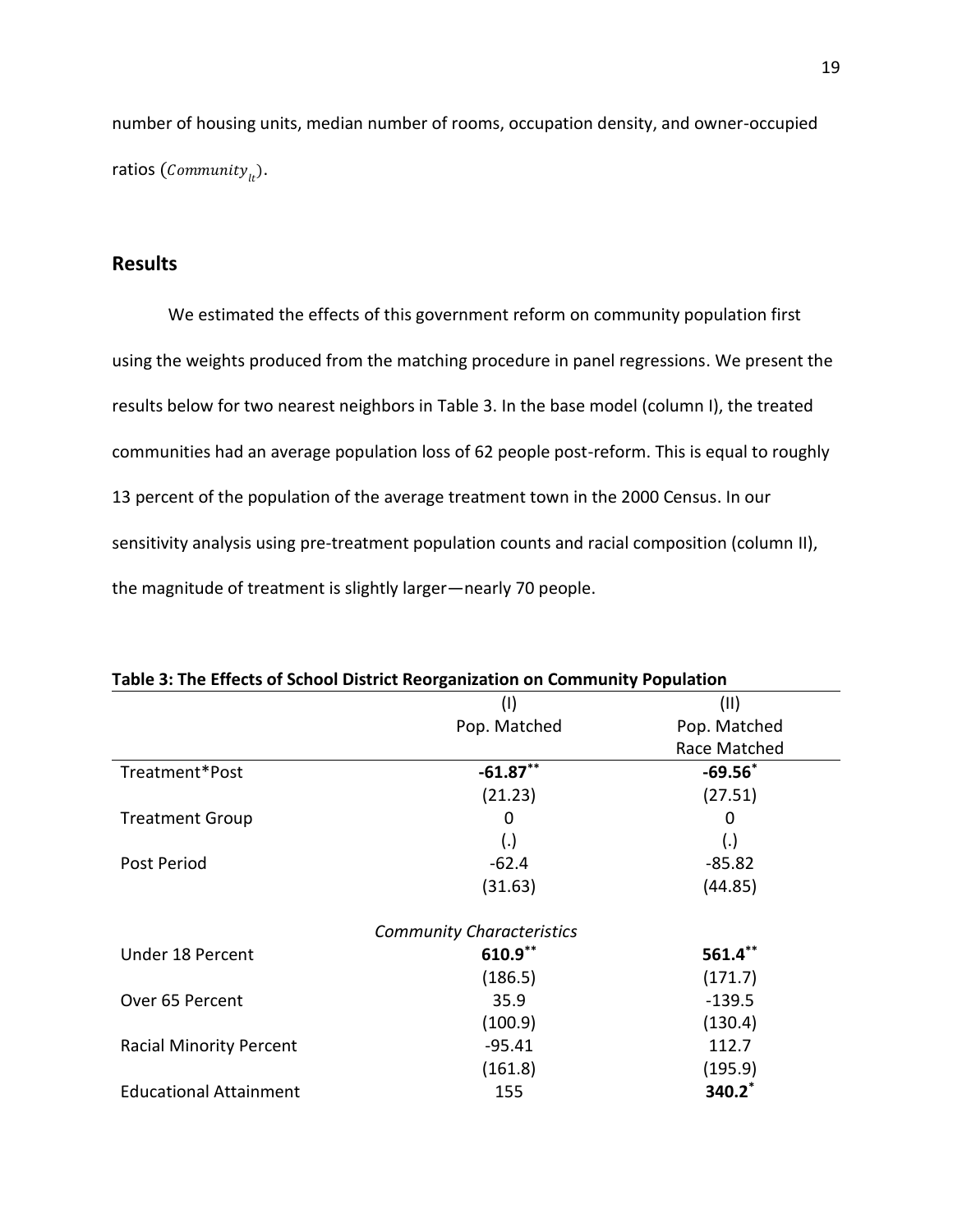|                            | (79.56)  | (130.9)  |
|----------------------------|----------|----------|
| Labor Force Participation  | $-39.04$ | $-121.3$ |
|                            | (57.47)  | (86.06)  |
| Poverty Rate               | 22.56    | 66.77    |
|                            | (44.18)  | (59.19)  |
| <b>School Count</b>        | 11.37    | 29.47    |
|                            | (20.29)  | (17.83)  |
| <b>Year Fixed Effects</b>  | Υ        | Y        |
| <b>Place Fixed Effects</b> | Υ        | Υ        |
|                            |          |          |
| Constant                   | 329.4*** | $327***$ |
|                            | (85.23)  | (86.21)  |
| Observations               | 672      | 632      |
| $R^2$                      | 0.285    | 0.300    |

Standard errors in parentheses

\* *p* < 0.05, \*\* *p* < 0.01, \*\*\* *p* < 0.001

We used the same covariates in event analyses, omitting the year 2000 as a baseline (Figures 3 and 4). The pre-treatment coefficients are not statistically different from zero in either specification, providing support for the identifying assumptions of our model. The event studies also reveal that the magnitude of population loss is steady over time in the base model, but that the effects may be short lived in the second model matching on both pre-treatment nonwhite percent and total population.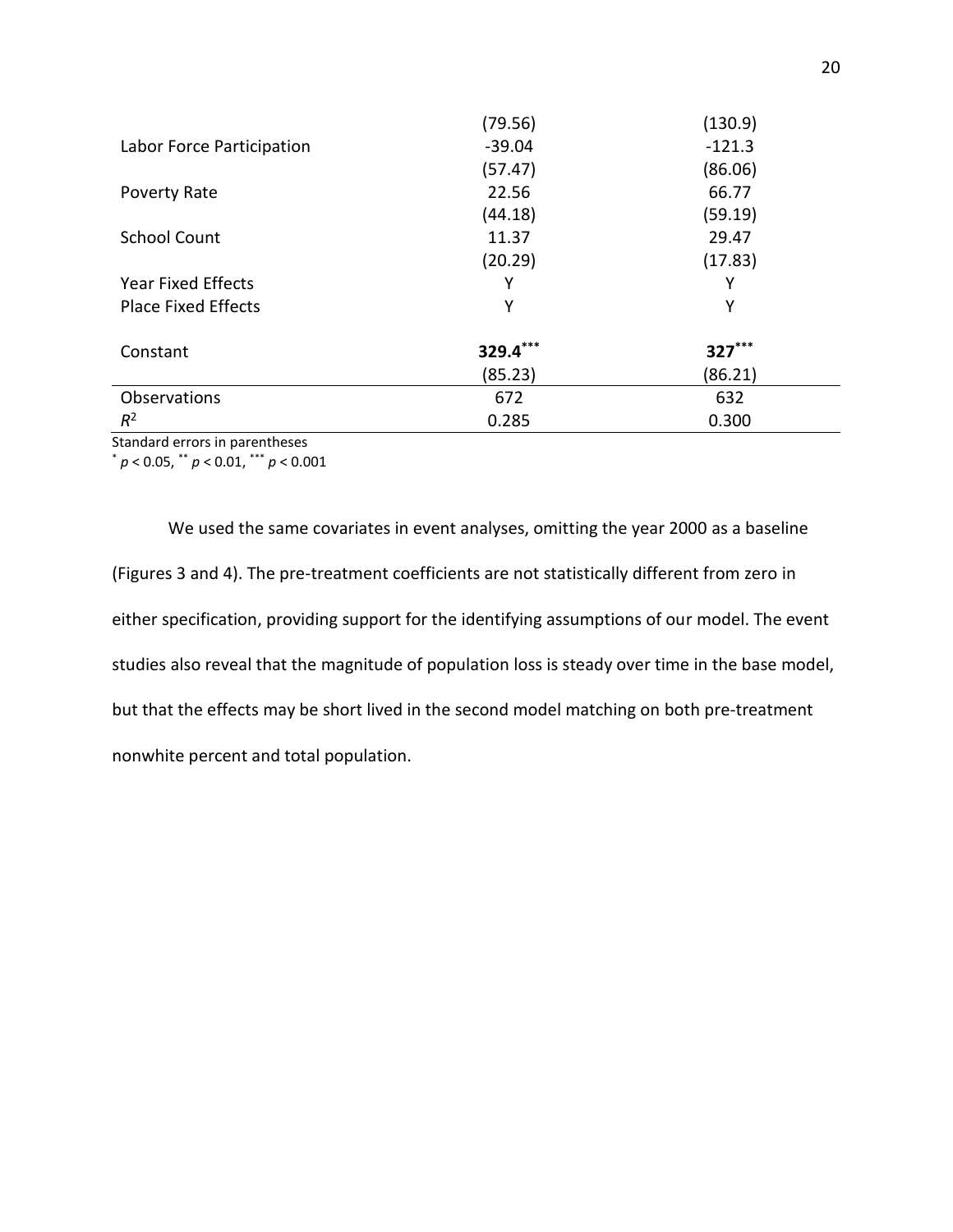

*Figure 3: Population Event Study Using Matching (NN=2, Population Count)*



*Figure 4: Population Event Study Using Matching (NN=2, Population Count and Nonwhite Share)*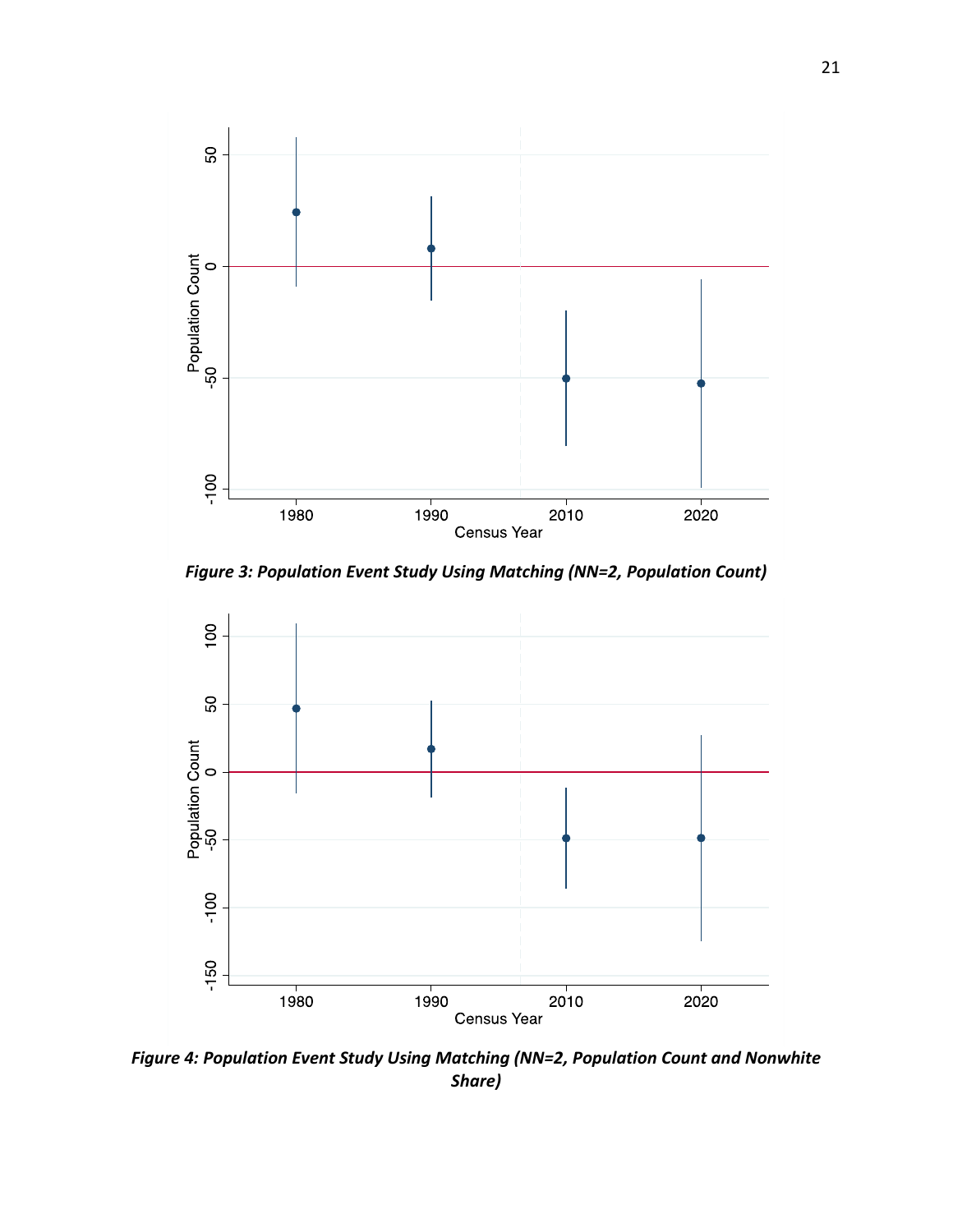To understand if there were racially-disparate impacts of this reform, we interact the nonwhite population percentage with treatment status (Table 4). We use the same matching as above—only total population in the pre-period for two nearest neighbors in the first column, and adding nonwhite population share as an additional criteria in the second column. In the first regression, a ten percentage point increase in the racial minority population share is associated with a 38-person reduction in population for treated towns. The post-reform treatment term is no longer significant in this specification. This implies that communities with larger racial minority populations had a disparate response to consolidation. This result is mirrored in the second regression (column II).

|                                | $($ l $)$                        | (11)         |
|--------------------------------|----------------------------------|--------------|
|                                | Pop. Matched                     | Pop. Matched |
|                                |                                  | Race Matched |
| Treatment*Post                 | 32.69                            | 31.9         |
|                                | (18.85)                          | (24.11)      |
| Treatment*Post*POC             | $-378.9$ ***                     | $-381.3$ *** |
|                                | (76.83)                          | (79.32)      |
| <b>Treatment Group</b>         | 0                                | 0            |
|                                | (.)                              | (.)          |
| Post Period                    | $-75.59**$                       | $-102.3$     |
|                                | (28.52)                          | (43.13)      |
|                                | <b>Community Characteristics</b> |              |
| Under 18 Percent               | $374^*$                          | $332.5^*$    |
|                                | (146.9)                          | (129.4)      |
| Over 65 Percent                | $-71.25$                         | $-240.5$     |
|                                | (87.93)                          | (117.6)      |
| <b>Racial Minority Percent</b> | 36.17                            | 224.1        |
|                                | (130.5)                          | (181.5)      |
| <b>Educational Attainment</b>  | 126.8                            | $306.3*$     |

**Table 4: The Racially-Disparate Effects of School District Reorganization on Community Population**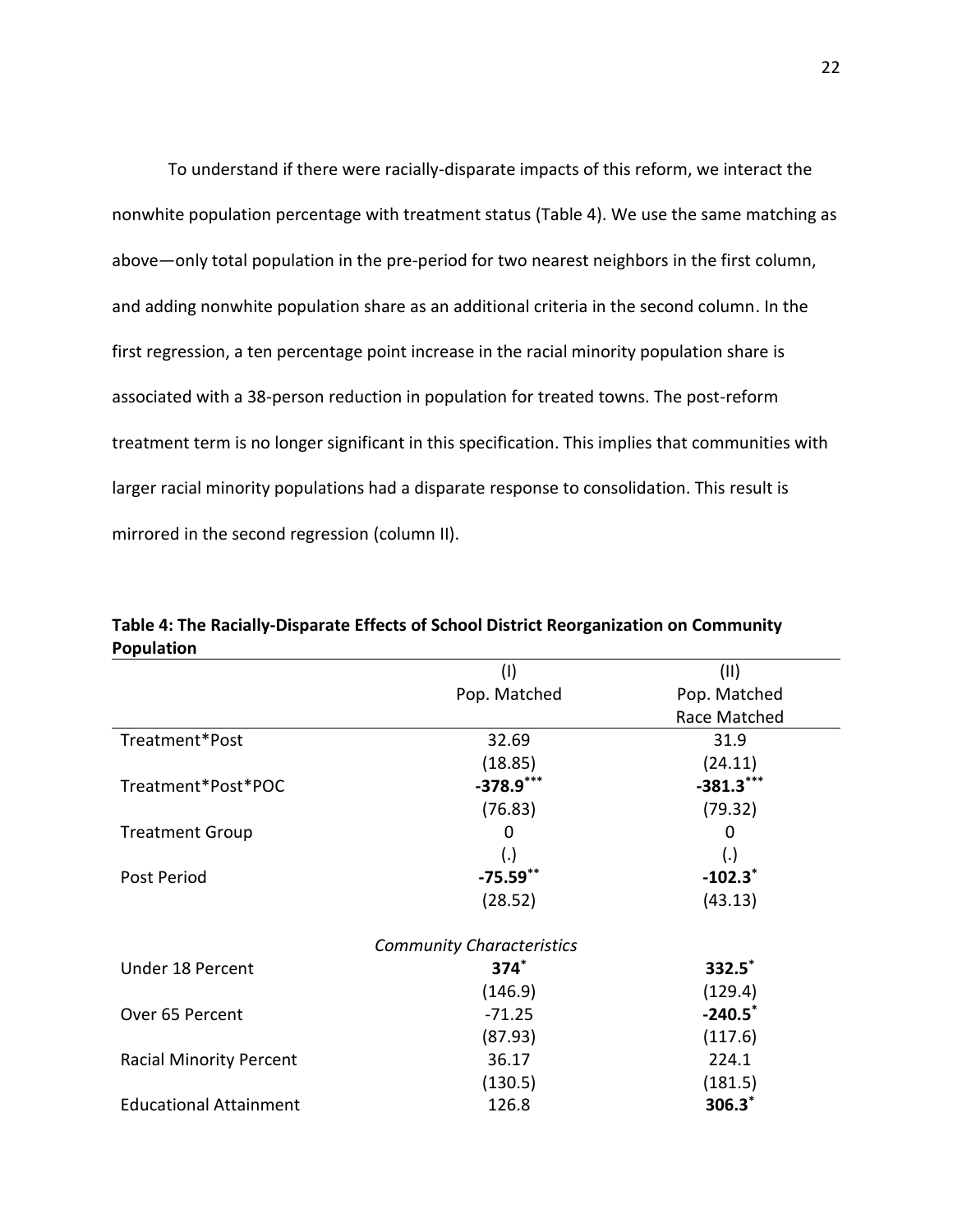|                            | (69.79)  | (128.4)    |
|----------------------------|----------|------------|
| Labor Force Participation  | $-26.73$ | $-98.13$   |
|                            | (53.39)  | (78.17)    |
| Poverty Rate               | .8143    | 39.99      |
|                            | (39.91)  | (57.53)    |
| <b>School Count</b>        | 5.235    | 24.38      |
|                            | (16.36)  | (15.15)    |
| <b>Year Fixed Effects</b>  | Υ        | Y          |
| <b>Place Fixed Effects</b> | Υ        | Υ          |
| Constant                   | 407.8*** | $394.1***$ |
|                            | (76.34)  | (75.11)    |
| Observations               | 672      | 632        |
| $R^2$                      | 0.427    | 0.423      |

Standard errors in parentheses

\* *p* < 0.05, \*\* *p* < 0.01, \*\*\* *p* < 0.001

One of the perceived risks of district consolidation is loss of community schools. In Table 5, we show that towns in consolidated districts did see a statistically significant reduction in their number of schools, but that this effect was not magnified by the racial composition of the community using either control group. So, while towns in consolidated districts had roughly 0.19 to 0.25 fewer schools post-reform, that impact was not disproportionally distributed based on race.

**Table 5: The Effects of School District Reorganization on Community Schools**

|                        | Pop. Matched          |                      |            | Pop. Matched |
|------------------------|-----------------------|----------------------|------------|--------------|
|                        |                       |                      |            | Race Matched |
|                        |                       | (II)                 | (III)      | (IV)         |
| Treatment*Post         | $-.2478***$           | $-.2175$             | $-.1916*$  | $-0.1583$    |
|                        | (.07114)              | (.08888)             | (.08055)   | (.09646)     |
| Treatment*Post*POC     |                       | $-0.1197$            |            | $-0.1238$    |
|                        |                       | (.2038)              |            | (.2023)      |
| <b>Treatment Group</b> | 0                     | 0                    | 0          | 0            |
|                        | (.)                   | (.)                  | (.)        | (.)          |
| Post Period            | $-.1682$ <sup>*</sup> | $-.172$ <sup>*</sup> | $-.3037**$ | $-.3085$ **  |
|                        | .06682)               | 06621                | (.1151)    | (.1145)      |

*Community Characteristics*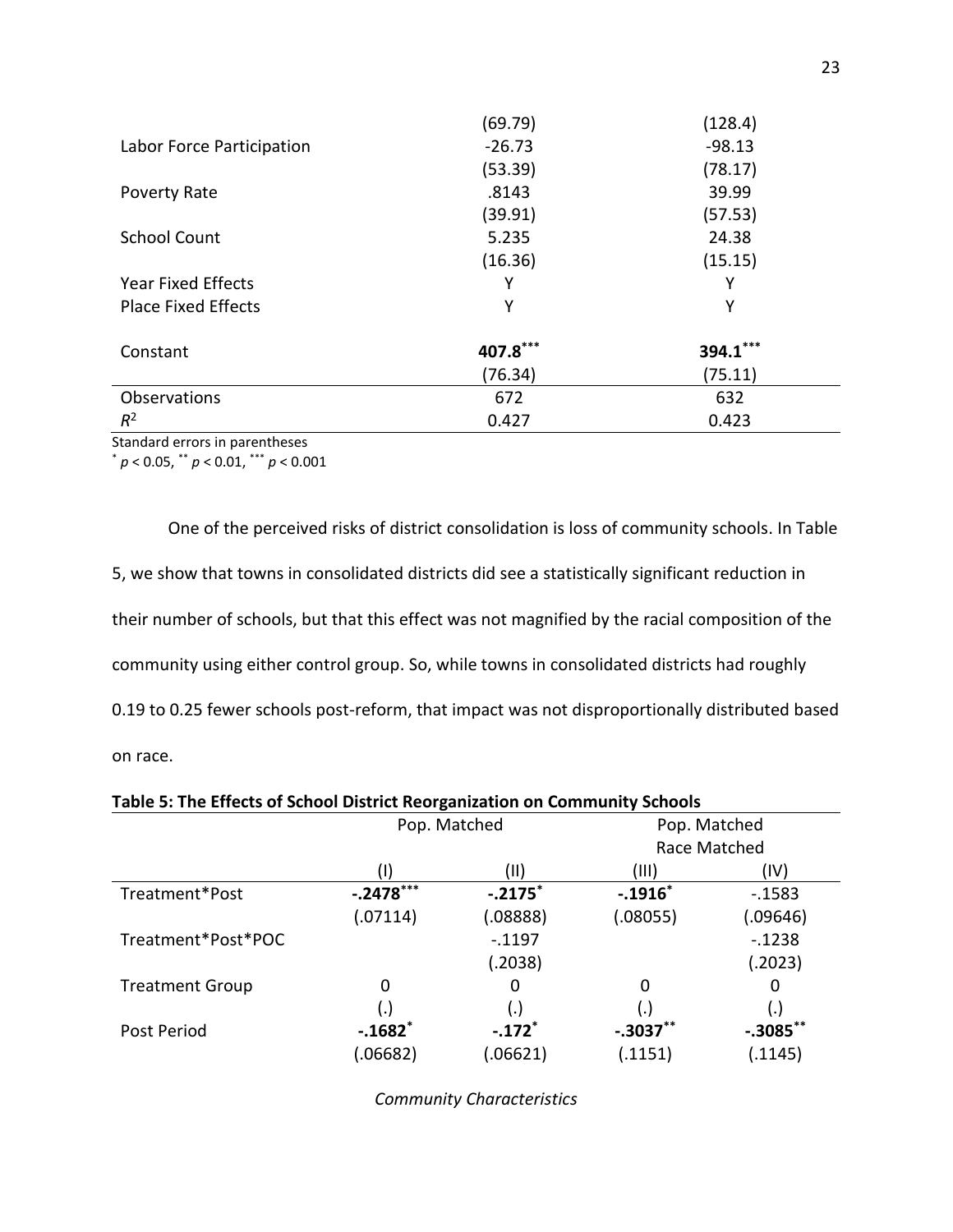| Under 18 Percent               | $-0.03371$ | $-0.1085$  | $-0.3871$  | $-.4608$   |
|--------------------------------|------------|------------|------------|------------|
|                                | (.3144)    | (.3114)    | (.4618)    | (.4554)    |
| Over 65 Percent                | $-0.0938$  | $-1275$    | $-.2148$   | $-.2473$   |
|                                | (.3411)    | (.3385)    | (.3503)    | (.3443)    |
| <b>Racial Minority Percent</b> | $-.6939"$  | $-.651$    | $-0.7233$  | $-0.6859$  |
|                                | (.3288)    | (.306)     | (.5811)    | (.5795)    |
| <b>Educational Attainment</b>  | .3508      | .3412      | .5149      | .503       |
|                                | (.2541)    | (.2526)    | (.3042)    | (.3047)    |
| Labor Force Participation      | $-0.2849$  | $-.2804$   | $-.3426$   | $-.3345$   |
|                                | (.1985)    | (.1948)    | (.2574)    | (.2553)    |
| Poverty Rate                   | $-.1116$   | $-.1183$   | .1473      | .1383      |
|                                | (.1485)    | (.1486)    | (.1805)    | (.1811)    |
| <b>Year Fixed Effects</b>      | Υ          | γ          | Y          | Υ          |
| <b>Place Fixed Effects</b>     | Υ          | Υ          | Y          | Υ          |
|                                |            |            |            |            |
| Constant                       | $1.776***$ | $1.797***$ | $2.032***$ | $2.051***$ |
|                                | (.2391)    | (.2412)    | (.3723)    | (.3724)    |
| Observations                   | 672        | 672        | 632        | 632        |
| $R^2$                          | 0.176      | 0.178      | 0.197      | 0.198      |

Standard errors in parentheses

 $p < 0.05$ ,  $p < 0.01$ ,  $p < 0.001$ 

Figures 4 and 5 report coefficients for event studies on the number of schools in treatment and control communities. The trends in both regressions tell a consistent story. The coefficients for the two periods prior to the reform are not statistically significant from zero in both cases, again providing support for the parallel trends assumption. The effect of consolidation on the number of schools within a community is also not particularly responsive to time; the reduction hovers around 0.2 for both 2010 and 2020.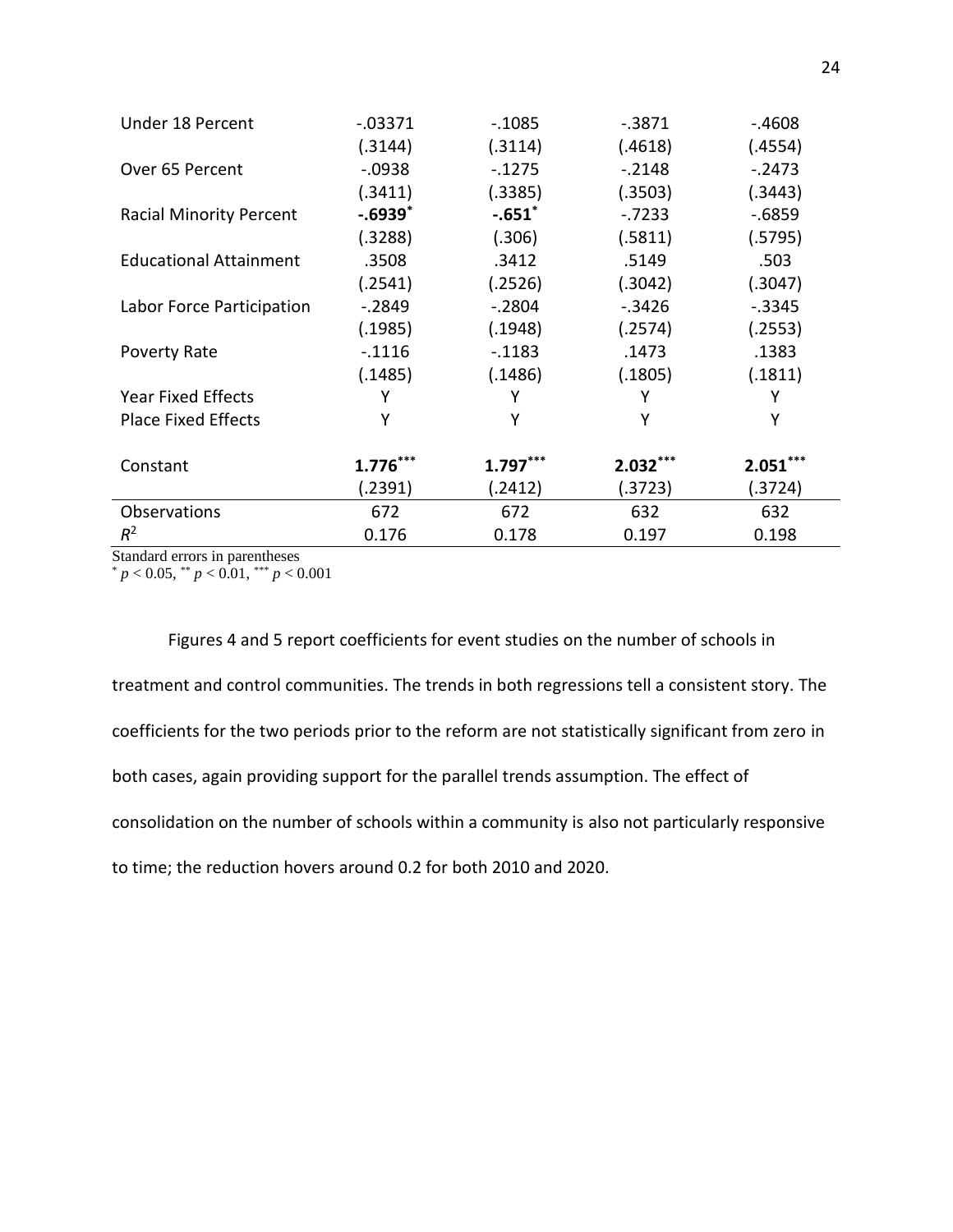

*Figure 5: Number of Schools Event Study (NN=2, Population Count)*



*Figure 6: Number of Schools Event Study (NN=2, Population Count and Nonwhite Share)*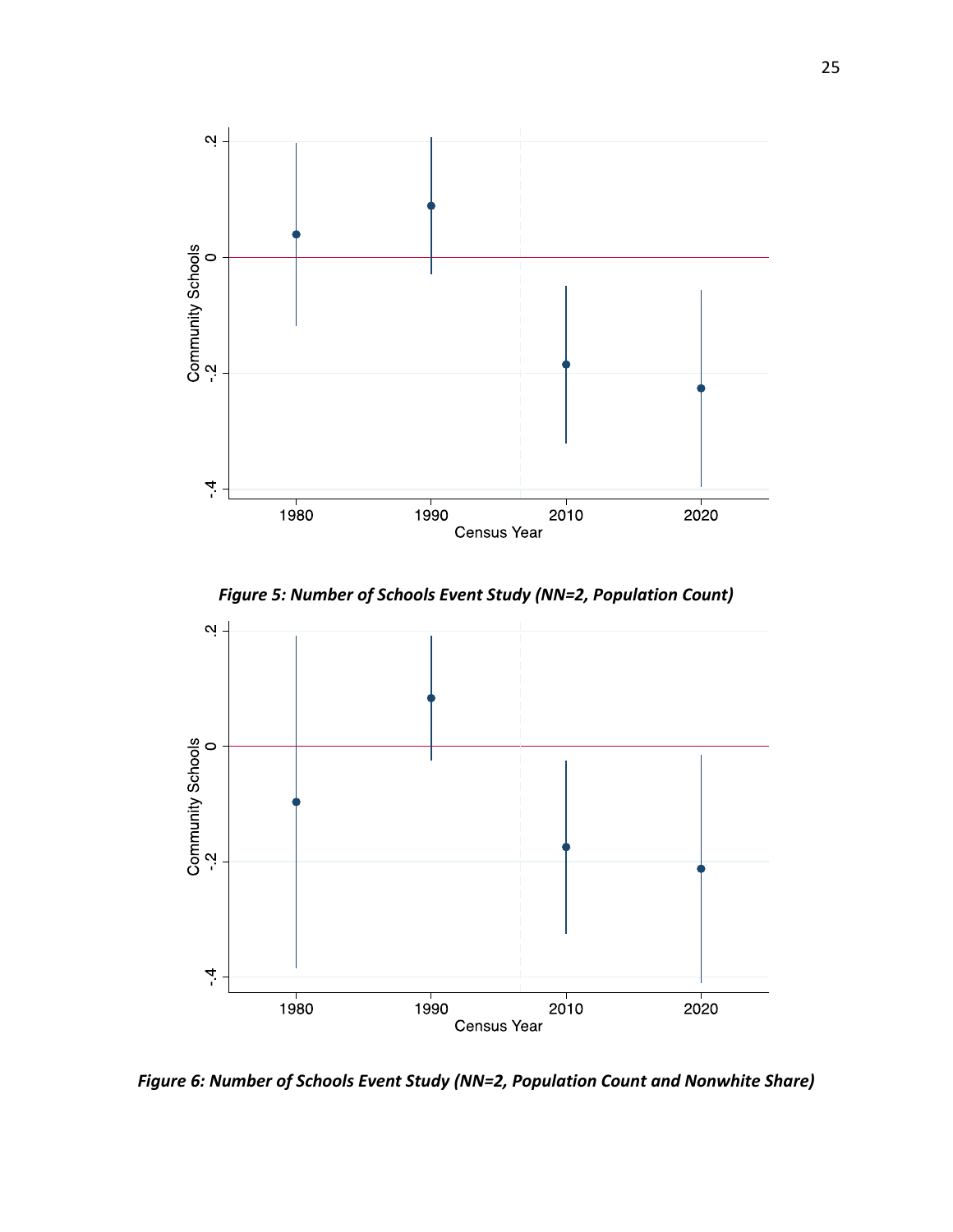Next, we turn to property values. The table below shows the average treatment effects of the reform on property assessments using the matching procedure described in the data section. The full complement of covariates is included in the regression in column I, while column II reports results for an additional interaction with racial composition. District reorganization led to a decline in assessed value of roughly 1,300 dollars. While larger nonwhite population shares were associated with lower assessed values, there is no evidence that the interaction between community racial composition and consolidation augmented that effect.

|                                | (1)                              | (11)                        |
|--------------------------------|----------------------------------|-----------------------------|
|                                | <b>Base Model</b>                | Racial Minority Interaction |
| Treatment*Post                 | $-1314***$                       | $-1384***$                  |
|                                | (144.3)                          | (190.7)                     |
| Treatment*Post*POC             |                                  | 337.1                       |
|                                |                                  | (405.2)                     |
| <b>Treatment Group</b>         | $-260.5$                         | $-207.5$                    |
|                                | (594.4)                          | (604.3)                     |
| Post Period                    | 4155***                          | 4066***                     |
|                                | (480.5)                          | (526.4)                     |
|                                | <b>Community Characteristics</b> |                             |
| <b>Percent Racial Minority</b> | $-6468$ **                       | $-6897**$                   |
|                                | (2405)                           | (2659)                      |
| <b>School Count</b>            | $152.7*$                         | $169$ *                     |
|                                | (74.81)                          | (77.4)                      |
| <b>Poverty Rate</b>            | 7373***                          | 7430***                     |
|                                | (1569)                           | (1569)                      |
| <b>Educational Attainment</b>  | 3163*                            | 3191*                       |
|                                | (1552)                           | (1551)                      |
| Under 18 Percent               | $7.08***$                        | $7.223***$                  |
|                                | (2.327)                          | (2.341)                     |
| Over 65 Percent                | $10.4*$                          | $10.64*$                    |
|                                | (5.145)                          | (5.197)                     |
| <b>Total Housing Units</b>     | $-9.13$ <sup>*</sup>             | $-9.253$ *                  |
|                                | (3.695)                          | (3.739)                     |
| <b>Median Number of Rooms</b>  | 1643***                          | 1636***                     |
|                                | (386.4)                          | (386.7)                     |
| <1 Occupant Per Room Share     | 1372                             | 1178                        |

|  |  |  | Table 6: The Effects of School District Reorganization on Assessed Value |  |  |
|--|--|--|--------------------------------------------------------------------------|--|--|
|--|--|--|--------------------------------------------------------------------------|--|--|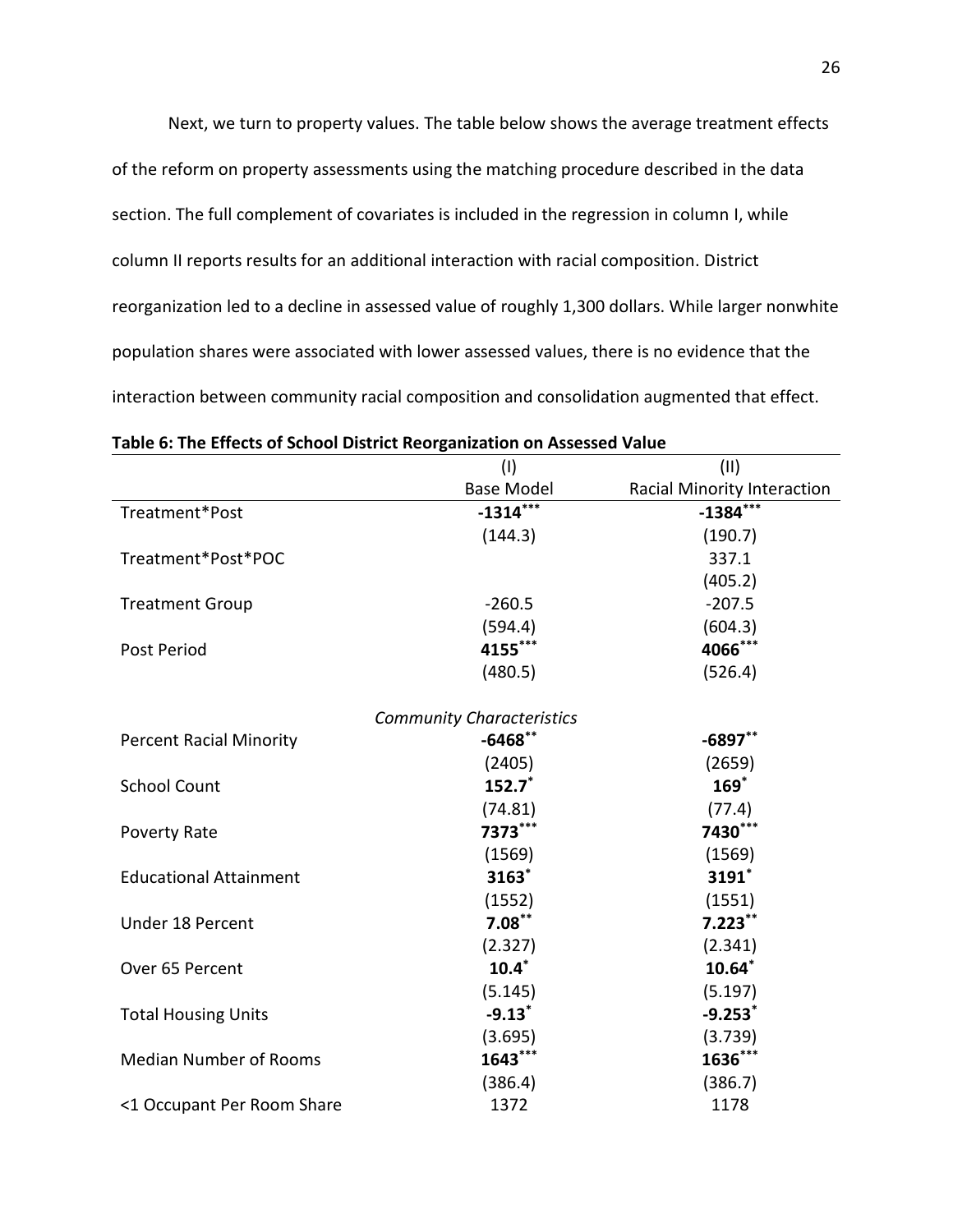|                                 | (780.1)      | (914.9)              |  |  |
|---------------------------------|--------------|----------------------|--|--|
| <b>Owner-Occupied Ratio</b>     | $-1977***$   | $-2012***$           |  |  |
|                                 | (493.9)      | (507.5)              |  |  |
| <b>Property Characteristics</b> |              |                      |  |  |
| Lot Size (Sq Ft)                | $.001732***$ | $.001732***$         |  |  |
|                                 | (.0002548)   | (.0002547)           |  |  |
| <b>Multi-Family Residence</b>   | 8207***      | 8208***              |  |  |
|                                 | (711.1)      | (711.1)              |  |  |
| Apartments                      | 1518         | 1514                 |  |  |
|                                 | (3244)       | (3244)               |  |  |
| Single-Family Residence         | 6514***      | 6512***              |  |  |
|                                 | (486.1)      | (486)                |  |  |
| Mobile Home(s)                  | 5629***      | 5630***              |  |  |
|                                 | (462.3)      | (462.3)              |  |  |
| <b>Year Fixed Effects</b>       | Υ            | Υ                    |  |  |
| <b>Parcel Effects</b>           | Υ            | Υ                    |  |  |
|                                 |              |                      |  |  |
| Constant                        | $-6260**$    | $-5929$ <sup>*</sup> |  |  |
|                                 | (2360)       | (2565)               |  |  |
| Observations                    | 46,599       | 46,599               |  |  |
| $R^2$                           | 0.179        | 0.179                |  |  |

Standard errors in parentheses

 $p < 0.05$ ,  $\binom{10}{3}$  *p* < 0.01,  $\binom{100}{3}$  *p* < 0.001

To examine the effects of consolidation on property values more closely, we also deploy an event study using the full array of covariates (Figure 7). The year 2003 is used as a baseline, and is omitted. Relative to 2003, the pre-treatment years are somewhat noisy and there is not a clear bias in the property values on the basis of treatment group status. However, after the implementation of the reform, there is a clear downward trend in property values after 2005, ceteris paribus. After a few years the magnitude decreases.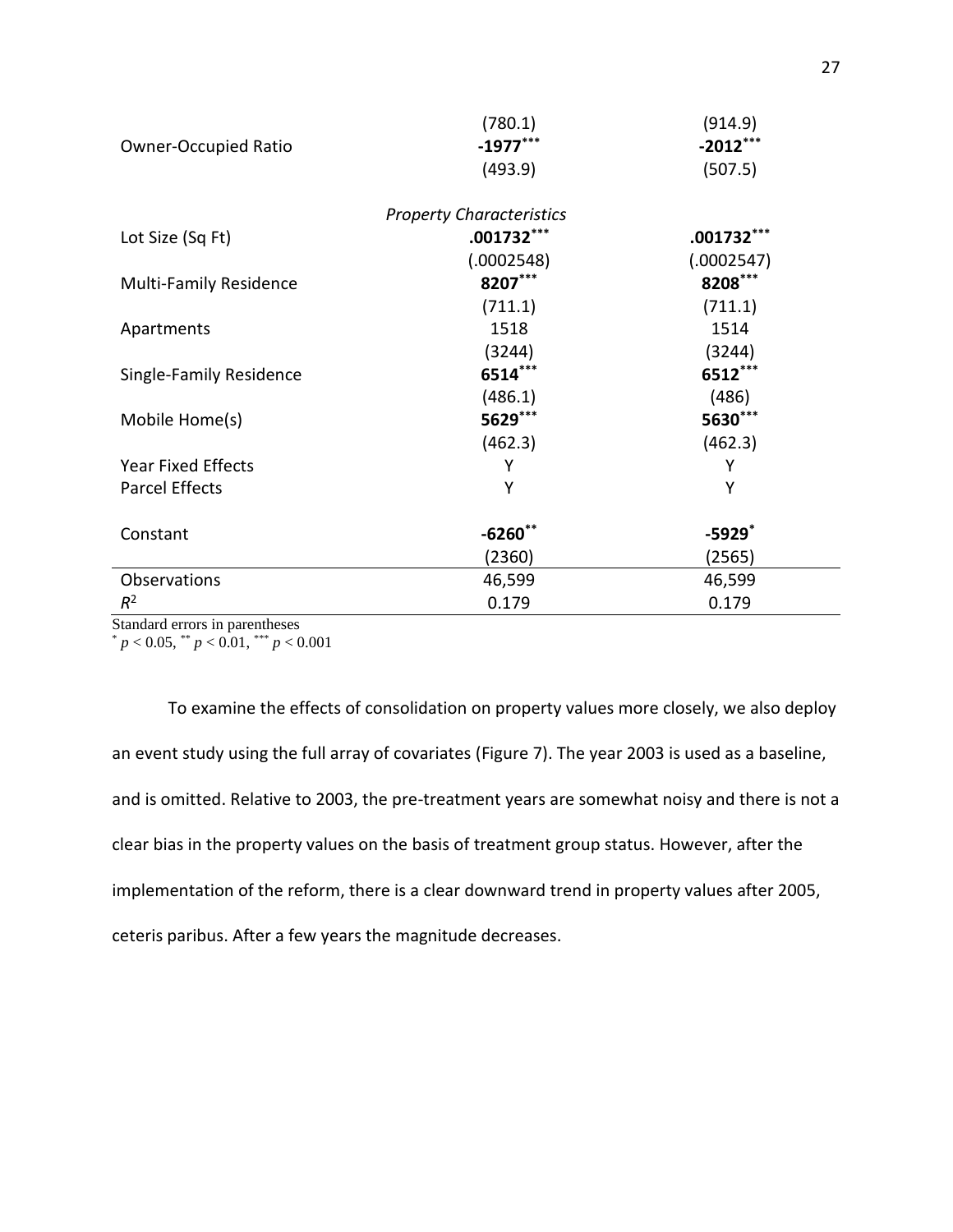

*Figure 7: Property Assessments Event Study (NN=1)*

### **Discussion & Conclusion**

In this paper, we examine the impact of rural school district reform on the communities they serve. We find that consolidation decreases town population, community schools, and property values. We also find some evidence that communities with larger racial minority populations may be disproportionately affected by this reform. Taken together, these results indicate that local communities value local institutions in rural settings. Our study does have limitations due to data constraints; for example, we could not include un-incorporated places for study, so generalizability is reduced. Our analysis of property value assessments also lacks fine-grained parcel information and does not have as many pre-treatment years as we would prefer. We combat this problem through including town-level housing data and deploying a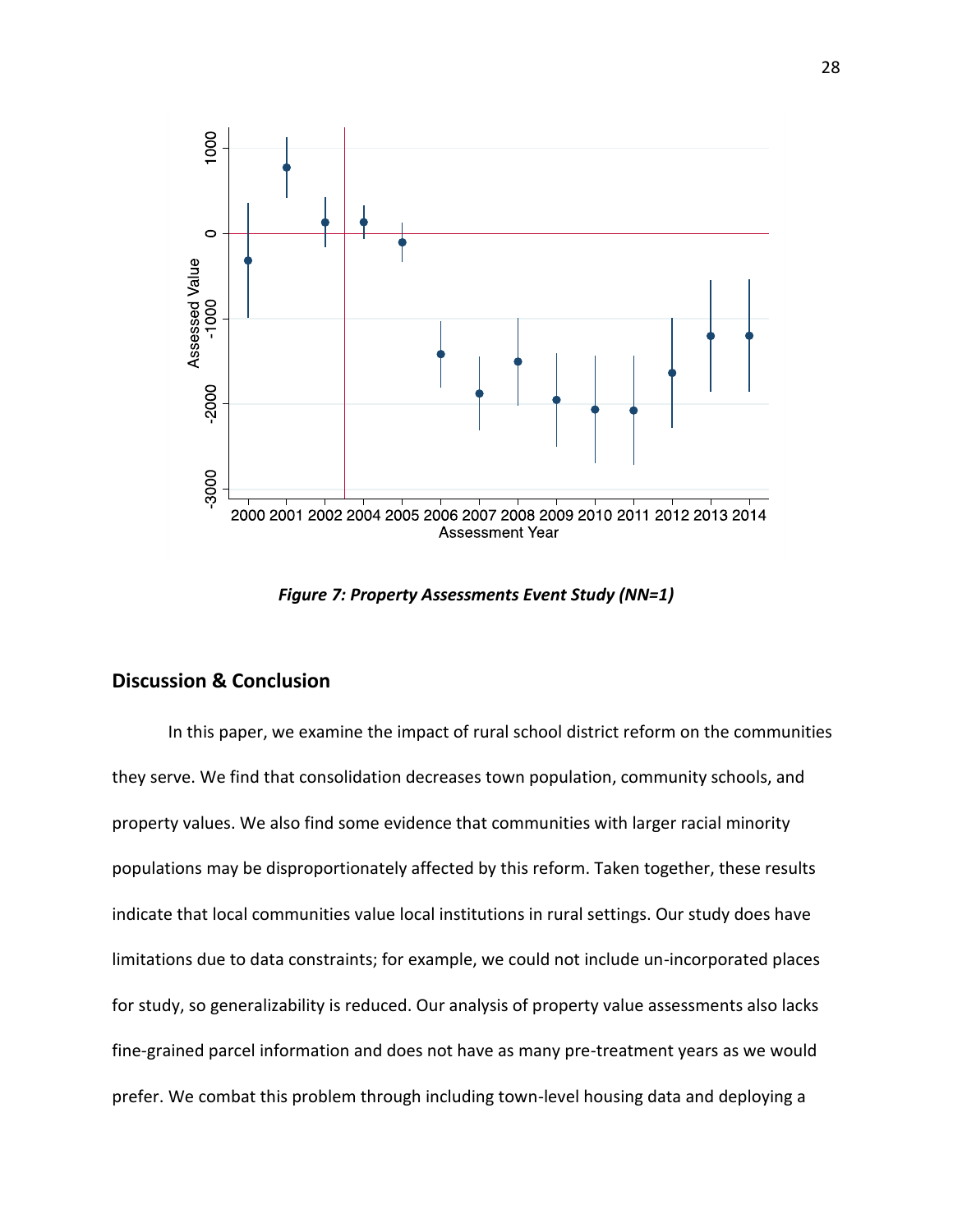nearest neighbor matching strategy. Despite this approach, our pre-trend is limited in length; further work is needed to confirm our findings in other contexts.

Despite these limitations, we contribute to scholarship in three ways: we explore new ways efforts to increase capacity in local governments may impact constituents; we increase our understanding of the impacts of a common education reform on community outcomes; and we focus our study on the rural context. Ultimately, our empirical work highlights potential tradeoffs in government centralization and professionalization. Local districts contribute to the character of their communities and provide a public service beyond the immediate clients. Future work could further examine how such professionalization reforms impact democratic processes, accessibility, and equity.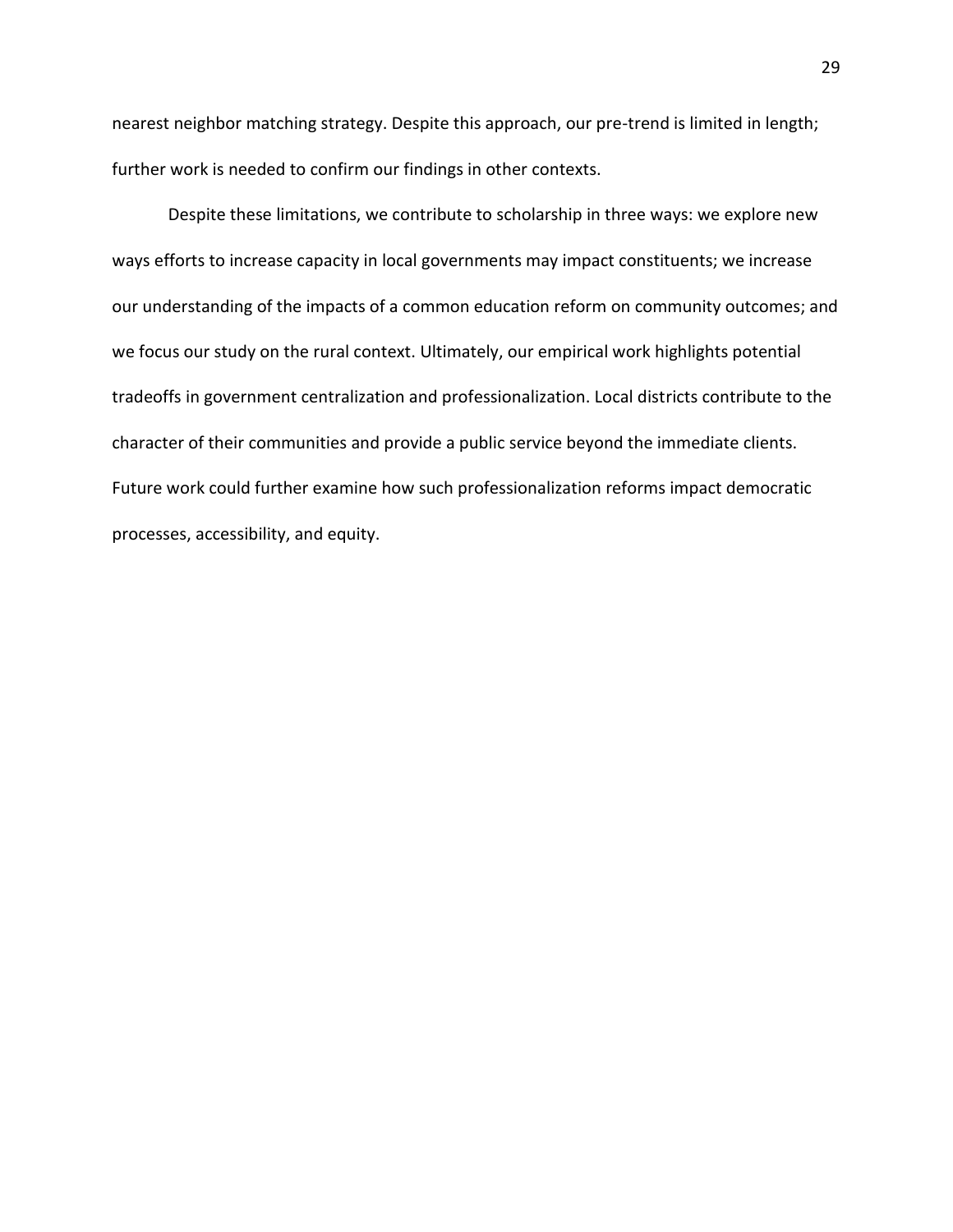# **References**

Andrews, R. (2012). "Social capital and public service performance: A review of the evidence." Public Policy and Administration **27**(1): 49-67.

Beuchert, L., M. K. Humlum, H. S. Nielsen and N. Smith (2018). "The short-term effects of school consolidation on student achievement: Evidence of disruption?" Economics of Education Review **65**: 31-47.

Bifulco, R. and D. J. Schwegman (2020). "Who Benefits from Accountability‐Driven School Closure? Evidence from New York City." Journal of Policy Analysis and Management **39**(1): 96- 130.

Borland, M. V. and R. M. Howsen (1992). "Student academic achievement and the degree of market concentration in education." Economics of Education review **11**(1): 31-39.

Brasington, D. M. (1999). "Joint provision of public goods: the consolidation of school districts." Journal of Public Economics **73**(3): 373-393.

Brasington, D. M. (2004). "House prices and the structure of local government: An application of spatial statistics." The Journal of Real Estate Finance and Economics **29**(2): 211-231.

Brummet, Q. (2014). "The effect of school closings on student achievement." Journal of Public Economics **119**: 108-124.

Chetty, R., J. N. Friedman, N. Hendren, M. R. Jones and S. R. Porter (2018). The opportunity atlas: Mapping the childhood roots of social mobility, National Bureau of Economic Research. Coffé, H. and B. Geys (2005). "Institutional performance and social capital: An application to the local government level." Journal of urban affairs **27**(5): 485-501.

Cubberley, E. P. (1922). Rural life and education: A study of the rural-school problem as a phase of the rural-life problem, Houghton Mifflin.

de Brey, C., T. D. Snyder, A. Zhang and S. A. Dillow (2019). Digest for Education Statistics. Table 203.75: Enrollment and percentage distribution of enrollment in public schools, by family poverty rate of 5- to 17-year-olds living in the school district, student race/ethnicity, region, and school locale: 2017-18. I. o. E. S. National Center for Education Statistics, U.S. Department of Education.

de Brey, C., T. D. Snyder, A. Zhang and S. A. Dillow (2019). Digest for Education Statistics. Table 214.10. Number of public school districts and public and private elementary and secondary schools: Selected years, 1869-70 through 2017-18. I. o. E. S. National Center for Education Statistics, U.S. Department of Education.

De la Torre, M. and J. Gwynne (2009). When Schools Close: Effects on Displaced Students in Chicago Public Schools. Research Report, ERIC.

Demir, T. and R. C. Nyhan (2008). "The politics–administration dichotomy: An empirical search for correspondence between theory and practice." Public Administration Review **68**(1): 81-96. Driscoll, D., D. Halcoussis and S. Svorny (2003). "School district size and student performance." economics of education review **22**(2): 193-201.

Eberts, R. W., E. K. Schwartz and J. A. Stone (1990). "School reform, school size, and student achievement." Economic review **26**(2): 2-15.

Education, D. o. E. a. S. (2020). Divison of Elementary and Secondary Education Rules Governing Consolidation and Annexation of School Districts. DESE 323. A. D. o. Education.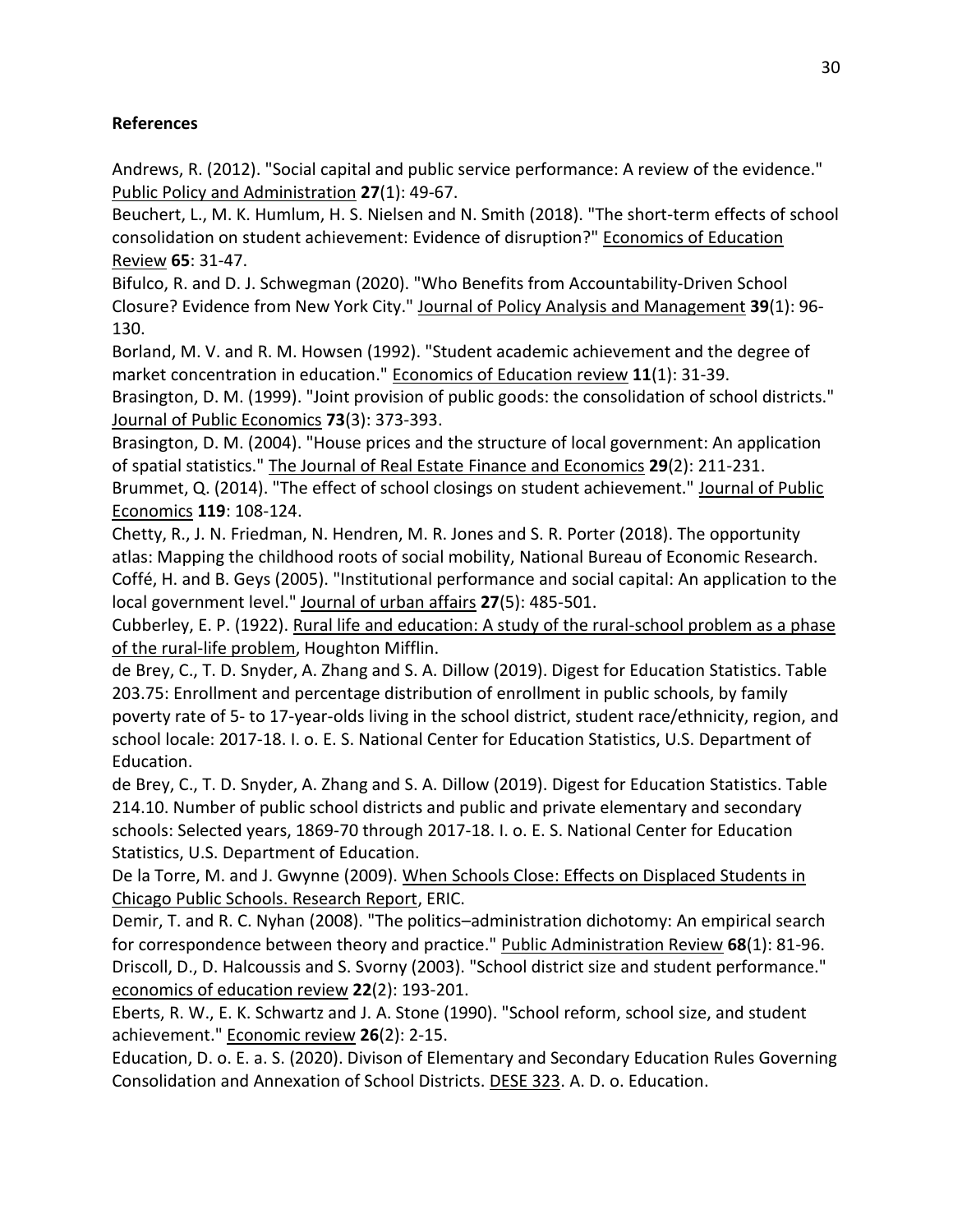Engberg, J., B. Gill, G. Zamarro and R. Zimmer (2012). "Closing schools in a shrinking district: Do student outcomes depend on which schools are closed?" Journal of Urban Economics **71**(2): 189-203.

Fischel, W. A. (2009). Making the grade: The economic evolution of American school districts, University of Chicago Press.

Foreman-Peck, J. and L. Foreman-Peck (2006). "Should schools be smaller? The sizeperformance relationship for Welsh schools." Economics of Education Review **25**(2): 157-171. Gibbons, S., S. Machin and O. Silva (2013). "Valuing school quality using boundary discontinuities." Journal of Urban Economics **75**: 15-28.

Gordon, N. and B. Knight (2006). The causes of political integration: an application to school districts, National Bureau of Economic Research.

Gordon, N. and B. Knight (2008). "The effects of school district consolidation on educational cost and quality." Public Finance Review **36**(4): 408-430.

Hajnal, Z. L. and P. G. Lewis (2003). "Municipal institutions and voter turnout in local elections." Urban Affairs Review **38**(5): 645-668.

Holley, M. J. (2015). School Consolidation. Encyclopedia of Arkansas. C. A. L. System. Howell‐Moroney, M. (2008). "The Tiebout hypothesis 50 years later: Lessons and lingering challenges for metropolitan governance in the 21st century." Public Administration Review **68**(1): 97-109.

Hoxby, C. M. (2000). "Does competition among public schools benefit students and taxpayers?" American Economic Review **90**(5): 1209-1238.

Imberman, S. A. and M. F. Lovenheim (2016). "Does the market value value-added? Evidence from housing prices after a public release of school and teacher value-added." Journal of Urban Economics **91**: 104-121.

Jimenez, B. S. and R. Hendrick (2010). "Is government consolidation the answer?" State and Local Government Review **42**(3): 258-270.

Johnson, J. (2006). "An investigation of school closures resulting from forced district reorganization in Arkansas." Arlington, VA: Rural and School Community Trust.

Jones, J. T., E. F. Toma and R. W. Zimmer (2008). "School attendance and district and school size." Economics of Education Review **27**(2): 140-148.

Kuziemko, I. (2006). "Using shocks to school enrollment to estimate the effect of school size on student achievement." Economics of Education Review **25**(1): 63-75.

Leach, J., A. A. Payne and S. Chan (2010). "The effects of school board consolidation and financing on student performance." Economics of Education Review **29**(6): 1034-1046.

Leland, S. and K. Thurmaier (2005). "When efficiency is unbelievable: Normative lessons from 30 years of city–county consolidations." Public Administration Review **65**(4): 475-489.

Loyd, T. (2019). Adequacy: A Legal Overview. H. a. S. I. C. o. Education.

Machin, S. (2011). "Houses and schools: Valuation of school quality through the housing market." Labour Economics **18**(6): 723-729.

Manson, S., J. Schroeder, D. V. Riper, T. Kugler and S. Ruggles (2021). IPUMS National Historical Geographic Information System: Version 16.0. Decennial Census, American Community Surveys. Minneapolis, MN, IPUMS.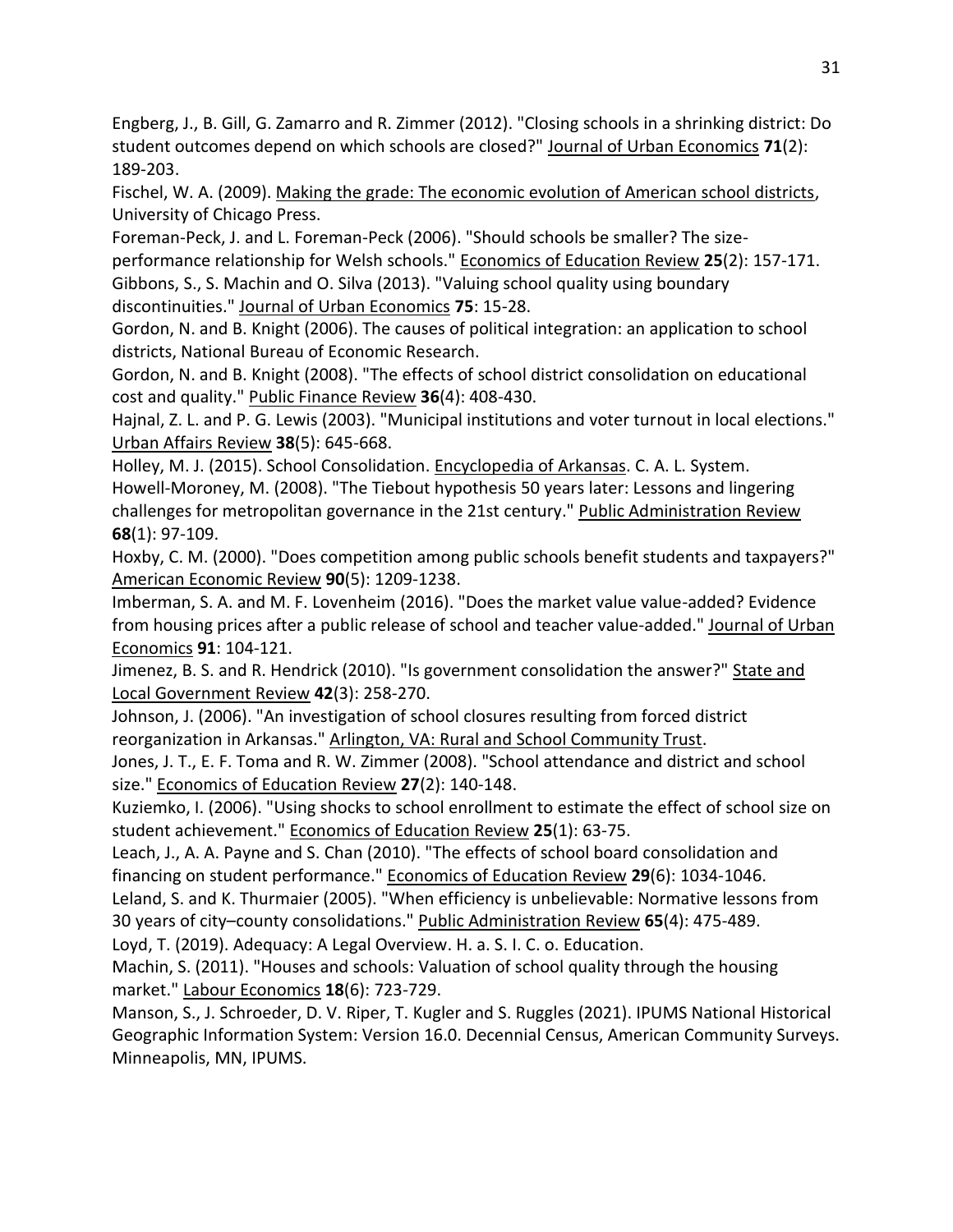McGee, J. B., J. N. Mills and J. S. Goldstein (2021). "The Effect of School District Consolidation on Student Achievement: Evidence from Arkansas." EdWorkingPaper: 21-347. Annenberg Institute at Brown University: [https://doi.org/10.26300/q9j5-x653.](https://doi.org/10.26300/q9j5-x653)

Morgan, D. R. and J. P. Pelissero (1980). "Urban policy: does political structure matter?" American political science review **74**(4): 999-1006.

Moynihan, D. P. and S. K. Pandey (2005). "Testing how management matters in an era of government by performance management." Journal of Public Administration Research and Theory **15**(3): 421-439.

Nguyen-Hoang, P. and J. Yinger (2011). "The capitalization of school quality into house values: A review." Journal of Housing Economics **20**(1): 30-48.

Oates, W. E. (1993). "Fiscal decentralization and economic development." National tax journal **46**(2): 237-243.

Schafft, K. A. (2016). "Rural education as rural development: Understanding the rural school– community well-being linkage in a 21st-century policy context." Peabody Journal of Education **91**(2): 137-154.

Sell, R. S. and F. L. Leistritz (1997). "Socioeconomic impacts of school consolidation on host and vacated communities." Community Development **28**(2): 186-205.

Theobald, P. (2021). For more than a century, policymakers have mishandled rural schools. The Washington Post. Washington D.C.

Whitford, A. B. (2002). "Decentralization and political control of the bureaucracy." Journal of Theoretical Politics **14**(2): 167-193.

Zillow (2021). Zillow Transaction and Assessment Dataset (ZTRAX). Z. Group.